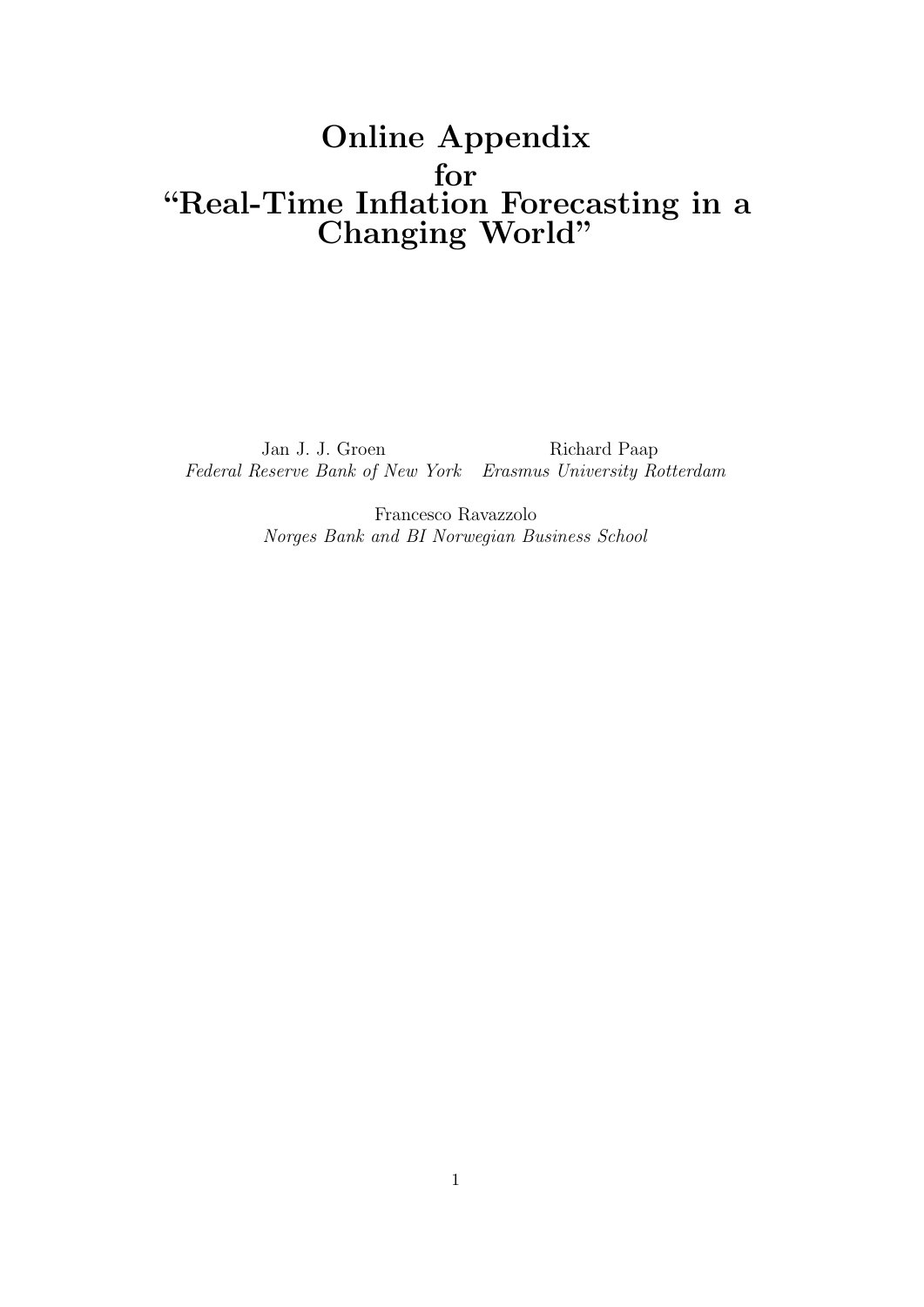# Outline

This Online Appendix provides additional detail regarding our methodology, on data used in the article and some additional results. In Section A we describe in detail the Gibbs sampler used for estimating our BMA-based models. More specifics about the data are provided in Section B. Convergence properties for our MCMC approach can be found in Section C, whereas Section D reports on a prior sensitivity analysis for our framework that uses a simulated data set. Finally, in Section E we investigate some properties regarding the in-sample fit of our BMA-based specifications. Note that when we refer in this Appendix numerically to equations, tables, sections and so on, these pertain to the ones in the main article. For example, when we refer below to (8) this is in reference to equation (8) in the main article. All notations and model definitions are similar to those in the main article.

# A Gibbs Sampler

In this section we derive the full conditional posterior distributions of the latent variables and the model parameters as discussed in Section 2.3. Before we describe in detail the different steps of sampler, we need to define the densities that make up the joint density of the data and the latent variables (8). These densities are given by

$$
p(y_{t+h}|D, x_t, \beta_t, \sigma_t^2) = \frac{1}{\sigma_t \sqrt{2\pi}} \exp\left(-\frac{(y_{t+h} - \beta_{0t} - \sum_{j=1}^k \delta_j \beta_{jt} x_{jt})^2}{2\sigma_t^2}\right)
$$

$$
p(\beta_t|\beta_{t-1}, \kappa_t, Q) = \prod_{j=0}^k \left(\frac{1}{q_j \sqrt{2\pi}} \exp\left(-\frac{(\Delta \beta_{jt})^2}{2q_j^2}\right)\right)^{\kappa_{jt}} (\delta(\Delta \beta_{jt}))^{1-\kappa_{jt}}
$$

$$
p(\ln \sigma_t^2 | \ln \sigma_{t-1}^2, \kappa_{k+1,t}, q_{k+1}^2) = \left(\frac{1}{q_{k+1} \sqrt{2\pi}} \exp\left(-\frac{(\Delta \ln \sigma_t^2)^2}{2q_{k+1}^2}\right)\right)^{\kappa_{k+1,t}} (\delta(\Delta \ln \sigma_t))^{1-\kappa_{k+1,t}},
$$
(A.1)

where  $\Delta \beta_{jt} = \beta_{jt} - \beta_{j,t-1}$ ,  $\Delta \ln \sigma_t^2 = \ln \sigma_t^2 - \ln \sigma_{t-1}^2$  and  $\boldsymbol{\delta}(\cdot)$  is a Dirac delta function.<sup>1</sup> The densities for  $\beta_t$  and  $\ln \sigma_t^2$  in (A.1) each consist of two parts. First one where breaks occurs  $(\kappa_{jt} = 1, j = 0, 1, \ldots, k + 1)$  and these are drawn from their corresponding distributions. The second component is the case of no break  $(\kappa_{it} = 0)$  which results in a degenerate distribution of either the  $\beta_{jt}$ 's or  $\ln \sigma_t^2$  at their previous period values, i.e.,  $Pr[\beta_{jt} = \beta_{j,t-1}] = 1$ and  $Pr[\ln \sigma_t^2 = \ln \sigma_{t-1}^2] = 1$ , represented with a Dirac delta function.

<sup>&</sup>lt;sup>1</sup>A Dirac delta function  $\boldsymbol{\delta}(x) = 0$  if  $x \neq 0$  and  $\int \boldsymbol{\delta}(x)dx = 1$ , and one can interpret the value  $\boldsymbol{\delta}(0)$  as probability 1 at  $x = 0$ . The latter follows from the fact that the Dirac delta function can be regarded as the limit of a sequence of zero-mean normal distributions with variance  $\sigma^2$  as  $\sigma^2 \to 0$ . It is similar to using an indicator function that equals 1 when  $x = 0$  and zero otherwise as a distribution for x. See, e.g., Kanwal (1998) for more details.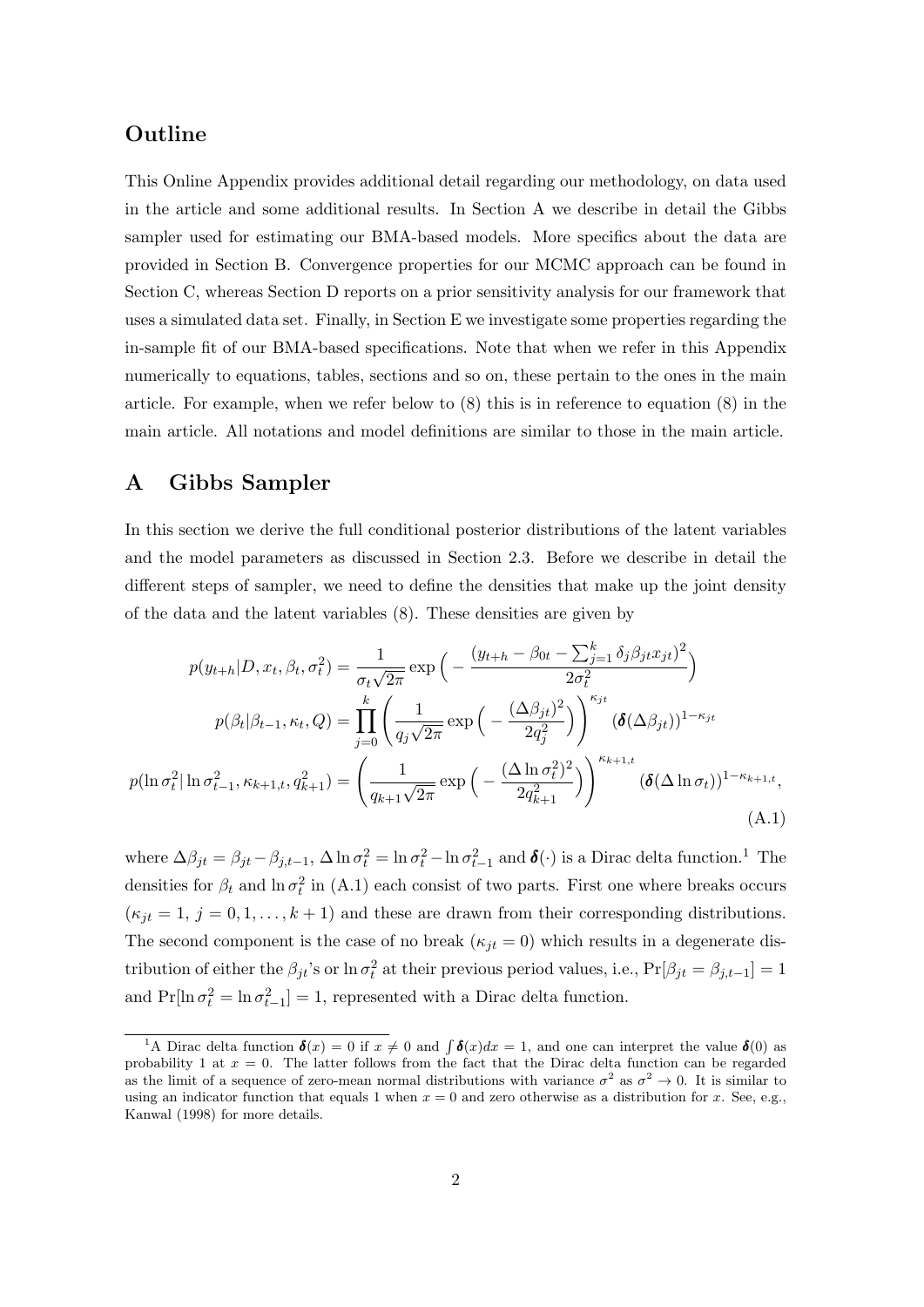#### Step 1: Sampling the variable selection parameters in D

We follow Kuo and Mallick (1998), which is a simplified version of the George and McCulloch (1993) algorithm. Starting from the previous iteration, the variable  $D$  is drawn from its full conditional posterior distribution. We compute the value of the posterior density (9) for  $\delta_j = 0$  and  $\delta_j = 1$  given the value of the other parameters which results in  $p_{j0}$  and  $p_{i1}$ , respectively. The full conditional posterior simplifies to

$$
\Pr[\delta_j = 1 | D_{-j}, \pi, q^2, B, S, K, y, x] =
$$
  

$$
\frac{\lambda_j \prod_{t=1}^{T-h} p(y_{t+h} | D_{-j}, x_t, \beta_t, \sigma_t^2)|_{\delta_j=1}}{(1 - \lambda_j) \prod_{t=1}^{T-h} p(y_{t+h} | D_{-j}, x_t, \beta_t, \sigma_t^2)|_{\delta_j=0} + \lambda_j \prod_{t=1}^{T-h} p(y_{t+h} | D_{-j}, x_t, \beta_t, \sigma_t^2)|_{\delta_j=1}},
$$
(A.2)

for  $j = 1, \ldots, k$ , where  $D_{-j} = (\delta_1, \ldots, \delta_{j-1}, \delta_{j+1}, \ldots, \delta_k)'$  and where the density of  $y_{t+h}$  is given in (A.1). We randomly choose the order in which we sample the  $k \delta_j$  parameters. As starting value of the Gibbs sampler we consider a model which includes all  $k x_t$  variables.

#### Step 2: Sampling  $K_\beta$

The structural breaks in the regression parameters  $B$ , measured by the latent variable  $\kappa_{it}$ , are drawn using the algorithm of Gerlach et al. (2000, Section 3), which derives its efficiency from generating  $\kappa_{jt}$  without conditioning on the states  $\beta_{jt}$ . The conditional posterior density for  $\kappa_{jt}$ ,  $t = 1, \ldots, T$ ,  $j = 0, \ldots, k$  unconditional on B is

$$
p(\kappa_{0t},\ldots,\kappa_{kt}|K_{\beta,-t},K_{\sigma},S,\theta,y,x)
$$
  
\n
$$
\propto p(y|K,S,\theta,x)p(\kappa_{0t},\ldots,\kappa_{kt}|K_{\beta,-t},K_{\sigma},S,\theta,x)
$$
  
\n
$$
\propto p(y_{t+h+1},\ldots,y_{T-h}|y_{h+1},\ldots,y_{t+h},K,S,\theta,x)
$$
  
\n
$$
p(y_{t+h}|y_{h+1},\ldots,y_{t+h-1},\kappa_1,\ldots,\kappa_t,K_{\sigma},S,\theta,x)p(\kappa_{0t},\ldots,\kappa_{kt}|K_{\beta,-t},K_{\sigma},S,\theta,x),
$$
\n(A.3)

where  $K_{\beta,-t} = \{\{\kappa_{js}\}_{j=0}^k\}_{s=1}^{T-h}$  $S_{s=1,s\neq t}^{T-n}$ . The density  $p(\kappa_{0t},\ldots,\kappa_{kt}|K_{\beta,-t},K_{\sigma},S,\theta,x)$  is equal to  $\prod_{j=0}^k \pi_j^{\kappa_{jt}}$  $j_j^{\kappa_{jt}}(1-\pi_j)^{1-\kappa_{jt}}$  since  $\kappa_{jt}$  does not depend on  $\delta_j$ . The two remaining densities  $p(y_{t+h+1}, \ldots, y_{T-h}|y_{h+1}, \ldots, y_{t+h}, K, S, \theta, x)$  and  $p(y_{t+h}|y_{h+1}, \ldots, y_{t+h-1}, \kappa_1, \ldots, \kappa_t, K_{\sigma}, S, \theta, x)$ can easily be evaluated as shown in Gerlach et al. (2000, Section 3). There is no closed form representation for the integrating constant. However, because  $\kappa_t$  can take a finite number of values, we follow Gerlach et al. (2000, Section 3.2) and compute the integrating constant by normalization. When  $\delta_j = 0$ ,  $\kappa_{jt}$  for  $t = 1, ..., T - h$  is sampled using (4).

#### Step 3: Sampling the regression parameters in B

The full conditional posterior density for the latent regression parameters  $B$  is computed using a simulation smoother. We follow Carter and Kohn (1994). The Kalman smoother is applied to derive the conditional mean and variance of the latent factors. For the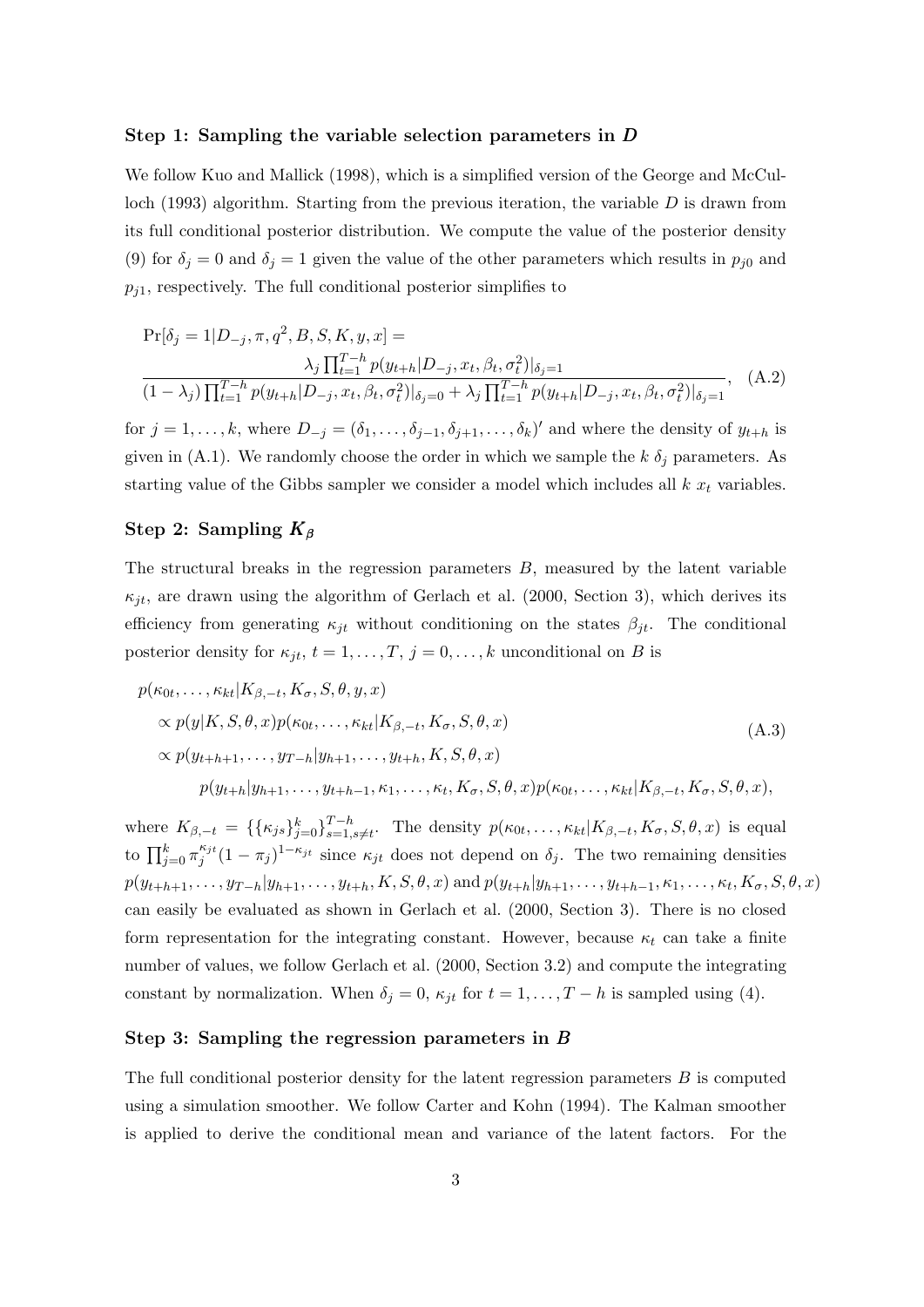initial values of  $\beta_0, \ldots, \beta_k$  we use a multivariate normal prior with the mean equal to the corresponding OLS parameter estimate and a covariance matrix equal to the diagonal matrix of the covariance matrix of the OLS parameter estimates. These OLS parameter estimates result from estimating a model that includes all potential predictor variables, and is re-estimated in real-time when forecasting out-of-sample. When we have  $\delta_j = 0$ ,  $\beta_{jt}$  is recursively simulated according to (A.1) conditional on the values of  $\kappa_{jt}$  and the variance  $q_j^2$ .

### Steps 4 and 5: Sampling the variance parameters  $K_{\sigma}$  and S

To draw  $K_{\sigma}$  and S we want to follow a similar approach as above. As the model for  $\ln \sigma_t^2$  does not result in a linear state space model the Kalman filter cannot be applied. Therefore, we apply the approach of Giordani and Kohn (2008) and rewrite the model  $(2)–(3)$  as

$$
\ln(y_{t+h} - \beta_{0t} - \sum_{j=1}^{k} \delta_j \beta_{jt} x_{jt})^2 = \ln \sigma_t^2 + u_t
$$
  

$$
\ln \sigma_t^2 = \ln \sigma_{t-1}^2 + \kappa_{k+1,t} \eta_{k+1,t},
$$
 (A.4)

where  $u_t = \ln \varepsilon_t^2$  has a log  $\chi^2$  distribution with 1 degree of freedom. We follow Carter and Kohn (1994, 1997), Shephard (1994) and Kim et al. (1998) and approximate the  $\ln \chi^2(1)$ distribution by a finite mixture of normal distributions. We consider a mixture of five normal distributions such that the density of  $u_t$  is given by

$$
f(u_t) = \sum_{s=1}^{5} \varphi_s \frac{1}{\omega_s \sqrt{2\pi}} \exp\left(-\frac{(u_t - \mu_s)^2}{2\omega_s}\right)
$$
(A.5)

with  $\sum_{s=1}^{5} \varphi_s = 1$ . The appropriate values for  $\mu_s$ ,  $\omega_s^2$  and  $\varphi_s$  can be found in Carter and Kohn (1997, Table 1). In each step of the Gibbs sampler we simulate for each observation t a component of the mixture distribution from the distribution of the mixing distribution. Given the value of the mixture component we can apply standard Kalman filter techniques. Hence, the variables  $K_{\sigma}$  and S can be sampled in a similar way as  $K_{\beta}$  and B in step 2 and 3. <sup>2</sup> For  $\ln \sigma_0^2$  we take a normal prior with mean  $-1$  and variance 0.1.

<sup>&</sup>lt;sup>2</sup>If we consider the case were  $\kappa_{jt} = 1$  for  $j = 0, \ldots, k$  and all t, we use the Metropolis-within-Gibbs MCMC algorithm as in Cogley and Sargent (2005), which combines Gibbs sampling steps for model coefficients with the Metropolis algorithm as in Jacquier et al. (1994). Giordani and Kohn (2008) use a Metropolis-within-Gibbs MCMC algorithm where  $K_{\beta}$  and  $K_{\sigma}$  are sampled by an adaptive Metropolis algorithm using a proper candidate. Our experiments did not show substantial increase in computing time for the Cogley and Sargent (2005) approach, so we choose to work with the exact sampling version.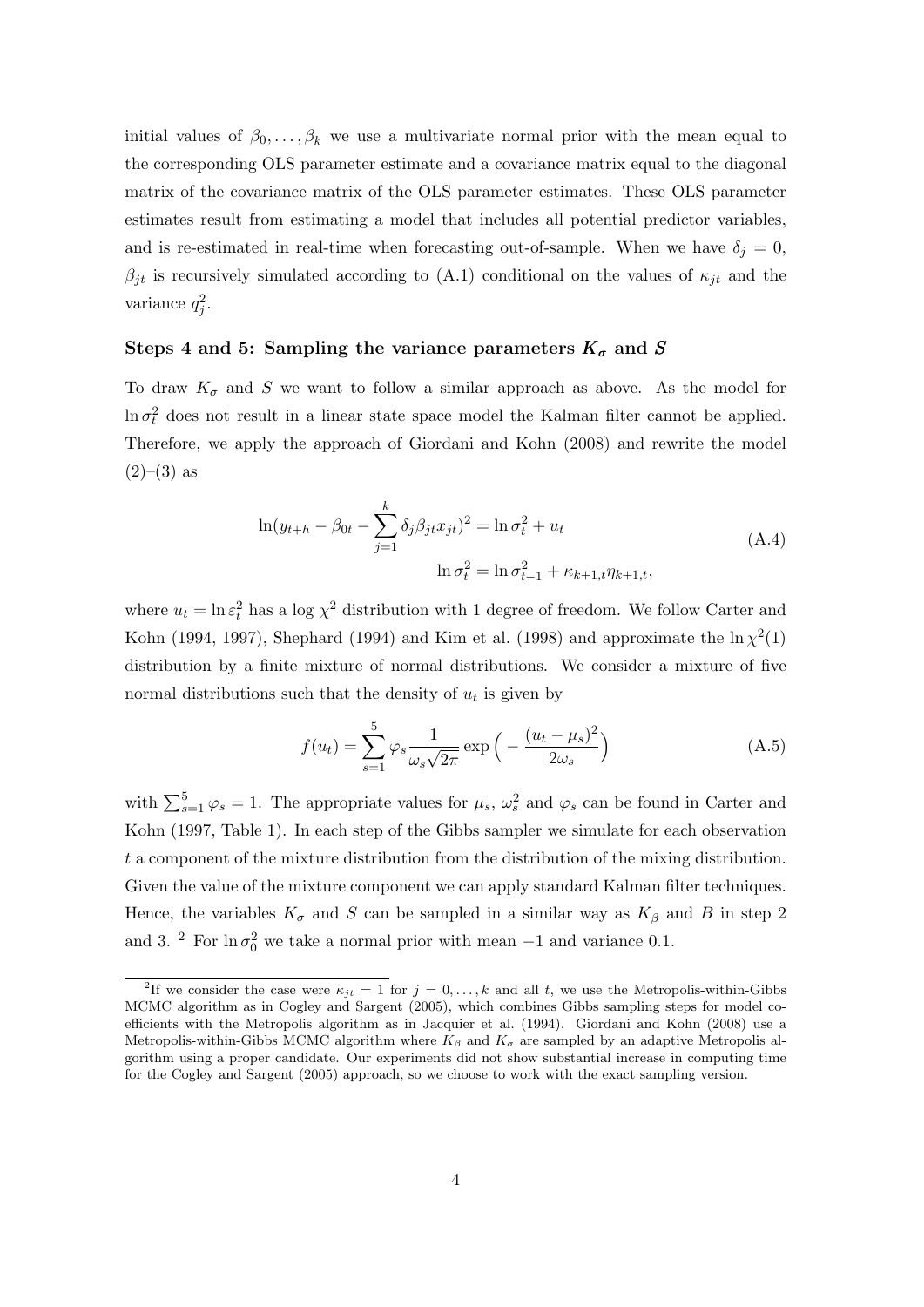#### Step 6: Sampling  $\pi$

The full conditional posterior density of  $\pi$  is given by

$$
p(\pi|D, q^2, B, S, K, y, x) \propto \prod_{j=1}^{k+1} \pi_j^{a_j - 1} (1 - p_j)^{b_j - 1} \prod_{t=1}^{T-h} \pi_j^{\kappa_{jt}} (1 - \pi_j)^{(1 - \kappa_{jt})}
$$
(A.6)

and hence the individual  $\pi_i$  parameter can be sampled from Beta distributions with parameters  $a_j + \sum_{t=1}^{T-h} \kappa_{jt}$  and  $b_j + \sum_{t=1}^{T-h} (1 - \kappa_{jt})$  for  $j = 0, \ldots, k+1$ .

## Step 6: Sampling of  $q^2$

The full conditional posterior density of  $q_j^2$  is given by

$$
p(q_j^2|D,\pi,B,S,K,y,x) \propto q_j^{-\nu_j} \exp(-\frac{\bar{\omega}_j}{2q_j^2}) \prod_{t=1}^{T-h} \left(\frac{1}{q_j} \exp(\frac{-(\beta_{jt} - \beta_{j,t-1})^2}{2q_j^2})\right)^{\kappa_{jt}} \tag{A.7}
$$

for  $i = 0, \ldots, k$  and

$$
p(q_{k+1}^2|D,\pi,B,S,K,y,x) \propto q_{k+1}^{-\nu_{k+1}} \exp(-\frac{\bar{\omega}_{k+1}}{2q_{k+1}^2}) \prod_{t=1}^{T-h} \left(\frac{1}{q_{k+1}} \exp(\frac{-(\ln \sigma_t^2 - \ln \sigma_{t-1}^2)^2}{2q_{k+1}^2})\right)^{\kappa_{k+1,t}} (A.8)
$$

and hence  $q_j^2$  can be sampled from an inverted Gamma-2 distribution with the scale parameter set equal to  $\bar{\omega}_j + \sum_{t=1}^{T-h} \kappa_{jt} (\beta_{jt} - \beta_{j,t-1})^2$  for  $j = 0, \ldots, k$  or  $\bar{\omega}_{k+1} + \sum_{t=1}^{T-h} \kappa_{k+1,t} (\ln \sigma_t^2 \ln \sigma_{t-1}^2$ <sup>2</sup> and degrees of freedom equal to  $\nu_j + \sum_{t=1}^{T-h} \kappa_{jt}$  for  $j = 0, \ldots, k+1$ .

## B Data Sources and Construction

Both our inflation rates and the bulk of our predictor variables get revised on a regular basis and we therefore do retrieve the original vintages of the underlying data from, largely, the Federal Reserve Bank of Philadelphia's RTDSM. The RTDSM proxies the original vintages for each quarter by selecting the data that was originally available around the middle of that quarter. When necessary we transform the variables to render them  $I(0)$ . The decision to transform a variable is based on the following: for each variable we randomly take 30% of the available vintages used in the forecasting analysis and apply the Elliott et al. (1996) unit root test on the (log of) the level for each of these selected vintages, and we transform the variable if in case of half or more of selected the vintages we cannot reject the null of non-stationarity. We summarize the sources, transformation and construction of our data in Table B.1.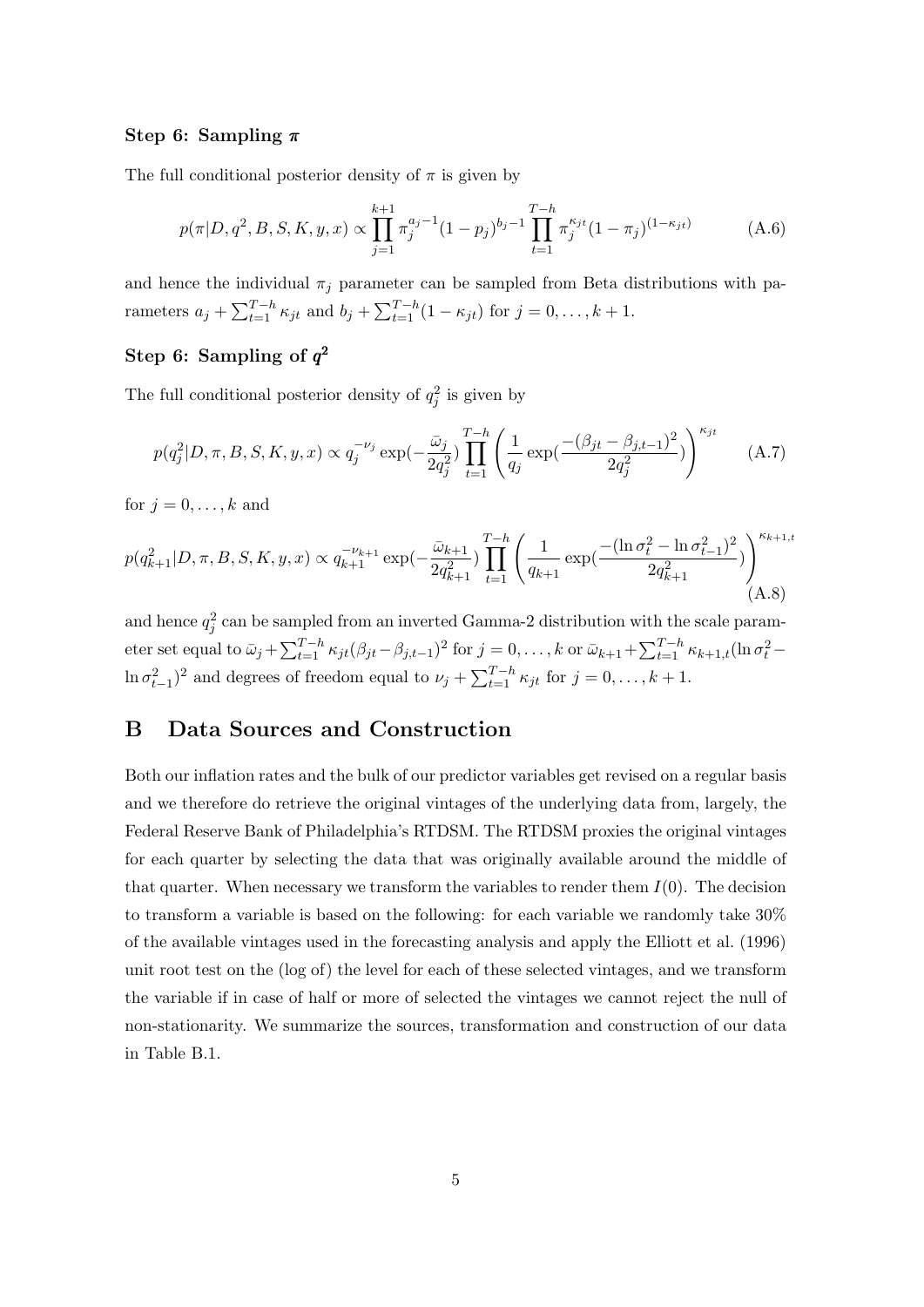| Label                                           | Frequency                                        | Source                 | Transformation                   | Definition                                                                                                                                                                                                                                                                                                                                     |
|-------------------------------------------------|--------------------------------------------------|------------------------|----------------------------------|------------------------------------------------------------------------------------------------------------------------------------------------------------------------------------------------------------------------------------------------------------------------------------------------------------------------------------------------|
| Inflation rates<br>GDP deflator<br>PCE deflator | ೦೦                                               | <b>RTDSM</b><br>RTDSM  | $100\Delta$ ln<br>$100\Delta$ ln | Personal consumption expenditures deflator, vintage: second month of quarter<br>Gross domestic product deflator, vintage: second month of quarter                                                                                                                                                                                              |
| Predictor variables                             |                                                  |                        |                                  |                                                                                                                                                                                                                                                                                                                                                |
| ROUT                                            | ♂                                                | NSCLES                 | $100\Delta$ ln                   | GDP in volume terms, vintage: second month of quarter                                                                                                                                                                                                                                                                                          |
| <b>RCON</b>                                     | ♂                                                | <b>NSCL23</b>          | $100\Delta$ ln                   | Real durable PCE, vintage: second month of quarter                                                                                                                                                                                                                                                                                             |
| RINV                                            | ♂                                                | <b>RTDSM</b>           | $100\Delta$ ln                   | Real residential investment, vintage: second month of quarter                                                                                                                                                                                                                                                                                  |
| PIMP                                            | ଙ                                                | <b>RTDSM</b>           | $100\Delta$ ln                   | Imports deflator, vintage: second month of quarter                                                                                                                                                                                                                                                                                             |
| <b>NFPR</b>                                     | Σ                                                | RTDSM                  | $100\Delta$ ln                   | Non-farm payrolls employment, quarterly average, vintage: second month of quarter                                                                                                                                                                                                                                                              |
| <b>HSTS</b>                                     | $\geq$                                           | RTDSM                  | $\mathbb{E}$                     | Housing starts, quarterly average, vintage: second month of quarter                                                                                                                                                                                                                                                                            |
| ΣŊ                                              | $\Sigma \cup \Sigma$                             | ALFRED®, RTDSM         | $100\Delta$ ln                   | M2 monetary aggregate, quarterly average, vintage: second month of quarter                                                                                                                                                                                                                                                                     |
| UNEMPL                                          |                                                  | <b>NSCL25</b>          | level                            | Unemployment as a percentage of labor force, vintage: second month of quarter                                                                                                                                                                                                                                                                  |
| ЯF                                              |                                                  | CRSP, Haver Analytics  | level                            | Level term structure factor: cross-section average of 3-month and 6-month Treasury bill rates,                                                                                                                                                                                                                                                 |
|                                                 |                                                  |                        |                                  | as well as the Fama and Bliss (1987) 1-year, 2-year, 3-year, 4-year and 5-year zero-coupon bond yields,                                                                                                                                                                                                                                        |
|                                                 |                                                  |                        |                                  | rates samples at end of second month of quarter, unrevised                                                                                                                                                                                                                                                                                     |
| ΕŚ                                              | Σ                                                | CRSP, Haver Analytics  | level                            | Slope term structure factor: 5-year yield - 3-month T-bill rate,                                                                                                                                                                                                                                                                               |
|                                                 |                                                  |                        |                                  | rates samples at end of second month of quarter, unrevised                                                                                                                                                                                                                                                                                     |
| 85                                              | $\mathbb N$                                      | CRSP, Haver Analytics  | level                            | Curvature term structure factor: $(2 \times 2$ -year yield) – $(3$ -month T-bill rate + 5-year yield),<br>rates samples at end of second month of quarter, unrevised                                                                                                                                                                           |
| 5D                                              | $\mathcal{O}$<br>$\overline{D}$ & $\overline{C}$ | Haver Analytics, RTDSM | $100\Delta$ ln                   | Real oil price: West Texas Intermediate oil spot price/GDP or PCE deflator for each vintage,                                                                                                                                                                                                                                                   |
|                                                 |                                                  |                        |                                  | oil price sampled at end of second month of quarter, oil price unrevised                                                                                                                                                                                                                                                                       |
| FOOD                                            | D & Q                                            | Haver Analytics, RTDSM | $100\Delta$ ln                   | Real food commodities price: CRB Foodstuffs Price Index /GDP or PCE deflator for each vintage,                                                                                                                                                                                                                                                 |
|                                                 |                                                  |                        |                                  | food commodities price sampled at end of second month of quarter, food commodities price unrevised                                                                                                                                                                                                                                             |
| RAW                                             | D & Q                                            | Haver Analytics, RTDSM | $100\Delta$ ln                   | Real raw industrial commodities price: CRB Raw Industrials Price Index/GDP or PCE deflator                                                                                                                                                                                                                                                     |
|                                                 |                                                  |                        |                                  | for each vintage, raw commod. price sampled at end of second month of quarter,                                                                                                                                                                                                                                                                 |
|                                                 |                                                  |                        |                                  | raw commod. price unrevised                                                                                                                                                                                                                                                                                                                    |
| SM                                              | ♂                                                | University of Michigan | level                            | Reuters/University of Michigan Consumer Survey one-year ahead expected inflation, unrevised.                                                                                                                                                                                                                                                   |
|                                                 |                                                  |                        |                                  |                                                                                                                                                                                                                                                                                                                                                |
|                                                 |                                                  |                        |                                  |                                                                                                                                                                                                                                                                                                                                                |
|                                                 |                                                  |                        |                                  | Notes: In the table, Q (M) indicates that the original data are quarterly (monthly), and D & Q indicates that one component (commodities price) are originally daily and the<br>other quarterly. For sources mnemonics, see Section 3.1, and RTDSM (http://www.philadelphiafed.org/research-and-data/real-time-center/real-time-data), ALFRED® |
|                                                 |                                                  |                        |                                  |                                                                                                                                                                                                                                                                                                                                                |

Table B.1: Data Sources and Construction: 1960Q1 - 2011Q2 Table B.1: Data Sources and Construction: 1960Q1 - 2011Q2

1981Q2 vintages are incomplete and we replace these M2 vintages with those from the first month of these quarters from ALFRED®. Transformations are: (i) level:  $\bar{X}_t = S_t$ , (ii) lii:  $X_t = \ln(S_t)$ , and (iii) 100 $\Delta$ ln:  $X_t =$ 1981Q2 vintages are incomplete and we replace these M2 vintages with those from the first month of these quarters from ALFRED®. Transformations are: (*i*) level:  $X_t = S_t$ ,  $\ldots$  and  $X_t = S_t$ (http://alfred.stlouisfed.org/) and University of Michigan (http://www.sca.isr.umich.edu/main.php) data can be had directly online. In case of M2, the RTDSM 1981Q1 and (ii) ln:  $X_t = \ln(S_t)$ , and (iii) 100∆ ln:  $X_t = 100(\ln(S_t) - \ln(S_{t-1}))$ . CRB stands for Commodities Research Bureau.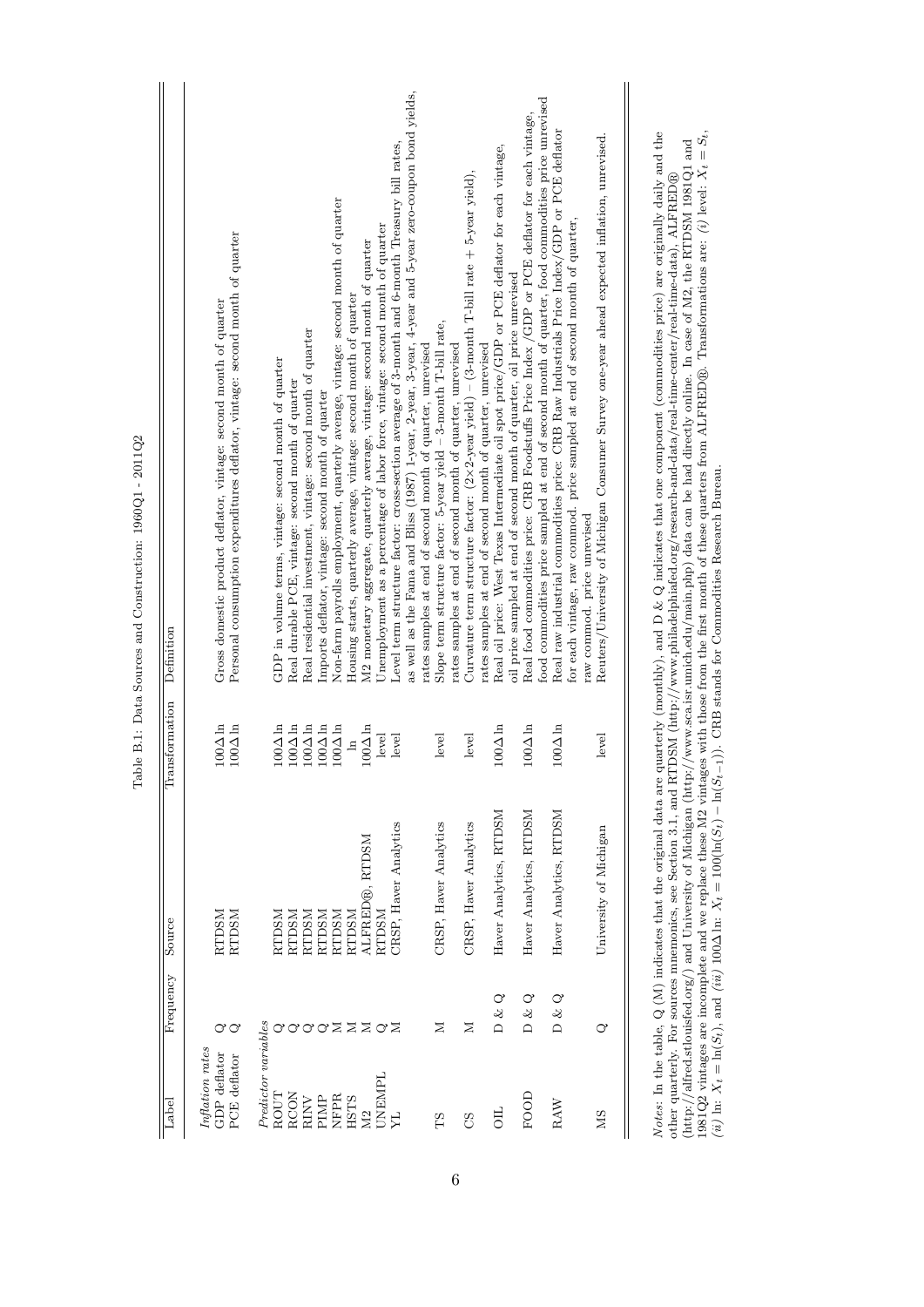## C MCMC Convergence Analysis

To analyze how well the MCMC sampler from Section 2.3 and Appendix A converges, we will report in this section on the application of several MCMC convergence analysis approaches on this sampler for the full BMA-SBB-SBV specification estimated for both PCE and GDP deflator inflation rates at  $h = 1$  and  $h = 5$ . More specifically, we followed the procedures utilized in, e.g., Primiceri (2005), Justiniano and Primiceri (2008) and Clark and Davig  $(2011)$ . They consider computing inefficiency factors and t-tests for equality of the means across subsamples of the MCMC chain.

For each individual parameter and latent variable, the simulation inefficiency factor is estimated as  $(1 + \sum_{f=1}^{\infty} \rho_f)$ , where  $\rho_f$  is the f-th order autocorrelation of the chain of draws. This inefficiency factor equals the variance of the mean of the posterior draws from the MCMC sampler, divided by the variance of the mean assuming independent draws. Then, if we require that the variance of the mean of the MCMC posterior draws should be limited to be at most 1% of the variation due to the data (measured by the posterior variance), the inefficiency factor provides an indication of the minimum number of MCMC draws to achieve this, see Kim et al. (1998). So, for example, an inefficiency factor of 20 for a parameter suggests that one needs in theory at least 2000 draws from the MCMC sampler for a reasonably accurate analysis of this parameter from the model. When estimating these inefficiency factors, we use the Bartlett kernel as in Newey and West (1987), with a bandwidth set to  $4\%$  of the sample of draws. Finally, we also compute the p-value of the Geweke (1992) t-test for the null hypothesis of equality of the means computed with the first 20 percent and last 40 percent of the sample of retained draws. For this particular convergence diagnostic test we compute the variances of the respective means using the Newey and West (1987) heteroskedasticity and autocorrelation robust variance estimator with a bandwidth set to 4% of the utilized sample sizes.

The two aforementioned sets of statistics were applied on a range of choices for the total number of posterior draws as well as burn-in period lengths and thinning for the BMA-SBB-SBV specification for both inflation rates and forecasting horizons. Based on this comparison we felt most comfortable that with the number of posterior draws set equal to 24000 with a burn-in period of 2000 draws and thinning value of 2, yielding 10000 retained posterior draws, our MCMC sampler would perform satisfactorily. Tables C.1 and C.2 provide a summary of, respectively, the corresponding inefficiency factors and Geweke (1992) diagnostic tests for this choice of the number of retained posterior draws for the BMA-SBB-SBV specification. These inefficiency factors and convergence diagnostic tests are computed for the full (1960Q1-2011Q2) sample estimates of the parameters and latent variables, as well as the real-time estimates of the predictive densities at  $h = 1$  and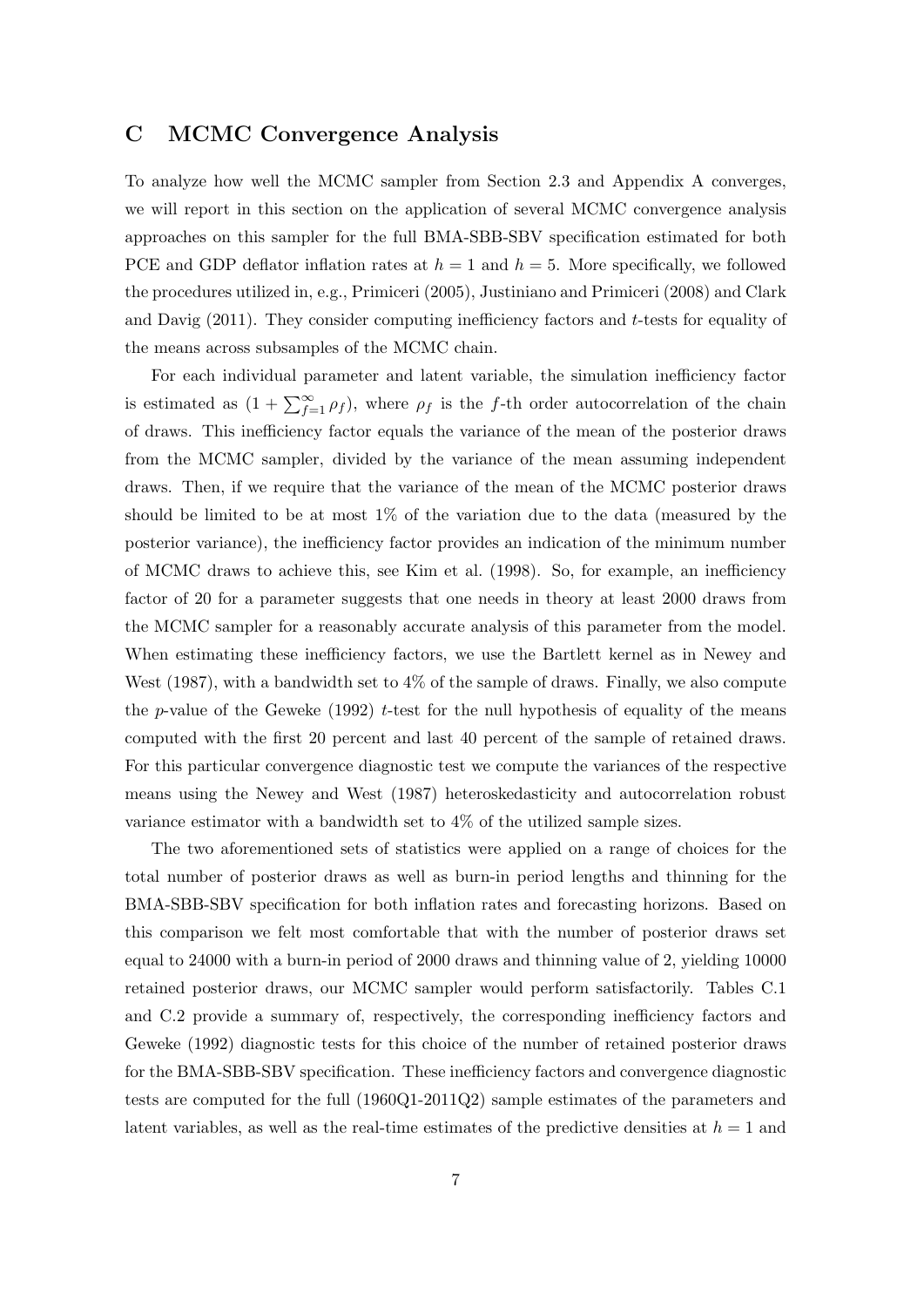|       |                            | Parameters | Median                        | Mean   | Min         | Max    | $5\%$  | $95\%$               |
|-------|----------------------------|------------|-------------------------------|--------|-------------|--------|--------|----------------------|
|       |                            |            | PCE Deflator Inflation        |        |             |        |        |                      |
| $h=1$ | $\boldsymbol{B}$           | 4020       | 2.964                         | 3.806  | 0.889       | 13.822 | 1.531  | 9.829                |
|       | S                          | 201        | 1.186                         | 1.228  | 1.039       | 1.601  | 1.057  | 1.500                |
|       | $K_{\beta}$ , $K_{\sigma}$ | 4221       | 4.377                         | 4.425  | 0.765       | 9.466  | 1.051  | 8.202                |
|       | D                          | 19         | 28.760                        | 29.008 | 22.625      | 38.255 | 22.997 | 36.308               |
|       | $p(y_{T+h+1} y,x)$         | 126        | 1.174                         | 1.201  | 0.821       | 2.072  | 0.946  | 1.604                |
| $h=5$ | В                          | 4020       | 3.371                         | 5.122  | 0.813       | 27.227 | 0.939  | 22.700               |
|       | $\overline{S}$             | 201        | 1.308                         | 1.315  | $\,0.983\,$ | 1.696  | 1.107  | 1.552                |
|       | $K_{\beta}$ , $K_{\sigma}$ | 4221       | 4.014                         | 3.817  | 0.743       | 12.329 | 0.937  | 6.697                |
|       | $\overline{D}$             | 16         | 28.829                        | 28.949 | 19.865      | 38.823 | 20.049 | 38.004               |
|       | $p(y_{T+h+1} y,x)$         | 122        | 1.426                         | 1.676  | 0.960       | 4.592  | 1.031  | 3.446                |
|       |                            |            | <b>GDP</b> Deflator Inflation |        |             |        |        |                      |
| $h=1$ | $\boldsymbol{B}$           | 4020       | 3.897                         | 4.331  | 0.680       | 12.073 | 1.035  | $\boldsymbol{9.928}$ |
|       | S                          | 201        | 1.229                         | 1.224  | 0.985       | 1.496  | 1.031  | 1.403                |
|       | $K_{\beta}$ , $K_{\sigma}$ | 4221       | 4.170                         | 4.259  | 0.782       | 10.578 | 0.983  | 8.626                |
|       | $\overline{D}$             | 19         | 29.721                        | 28.795 | 21.269      | 35.331 | 21.704 | 35.311               |
|       | $p(y_{T+h+1} y,x)$         | 126        | 1.107                         | 1.147  | 0.789       | 1.904  | 0.916  | 1.495                |
| $h=5$ | $\boldsymbol{B}$           | 4020       | 2.795                         | 4.612  | 0.791       | 27.251 | 0.972  | 20.652               |
|       | $\overline{S}$             | 201        | 1.294                         | 1.291  | 1.036       | 1.742  | 1.109  | 1.436                |
|       | $K_{\beta}$ , $K_{\sigma}$ | 4221       | 3.834                         | 3.609  | 0.754       | 10.792 | 0.922  | 7.599                |
|       | $\overline{D}$             | 16         | 28.961                        | 27.524 | 11.968      | 38.907 | 14.308 | 38.040               |
|       | $p(y_{T+h+1} y,x)$         | 122        | 1.337                         | 1.606  | 0.954       | 5.093  | 1.066  | 3.103                |
|       |                            |            |                               |        |             |        |        |                      |

Table C.1: Summary of simulation inefficiency factors: BMA-SBB-SBV model

*Note:* The table summarizes the simulation inefficiency factors,  $(1 + \sum_{f=1}^{\infty} \rho_f)$ , for the posterior values of  $B = {\beta_t}_{t=1}^{T-h}$  with  $\beta_t = (\beta_{0t}, \beta_{1t}, \dots, \beta_{kt})'$ ,  $S = {\{\sigma_t^2}\}_{t=1}^{T-h}$ ,  $K_\beta = {\{\kappa_{0t}, \dots, \kappa_{kt}\}}_{t=1}^{T-h}$  and  $K_\sigma = {\{\kappa_{k+1,t}\}}_{t=1}^{T-h}$ , the variable inclusion parameters  $D = (\delta_1, \ldots, \delta_k)'$ , see Section 2.3, estimated over the 1960Q1-2011Q2 sample, as well as the predictive densities  $p(y_{T+h+1}|y, x)$  in (10), estimated in real-time for each quarter for the 1980Q1-2011Q2 sample. The estimated inefficiency factors are based on the Bartlett kernel as in Newey and West (1987) with a bandwidth equal to 4% of the 10000 retained draws.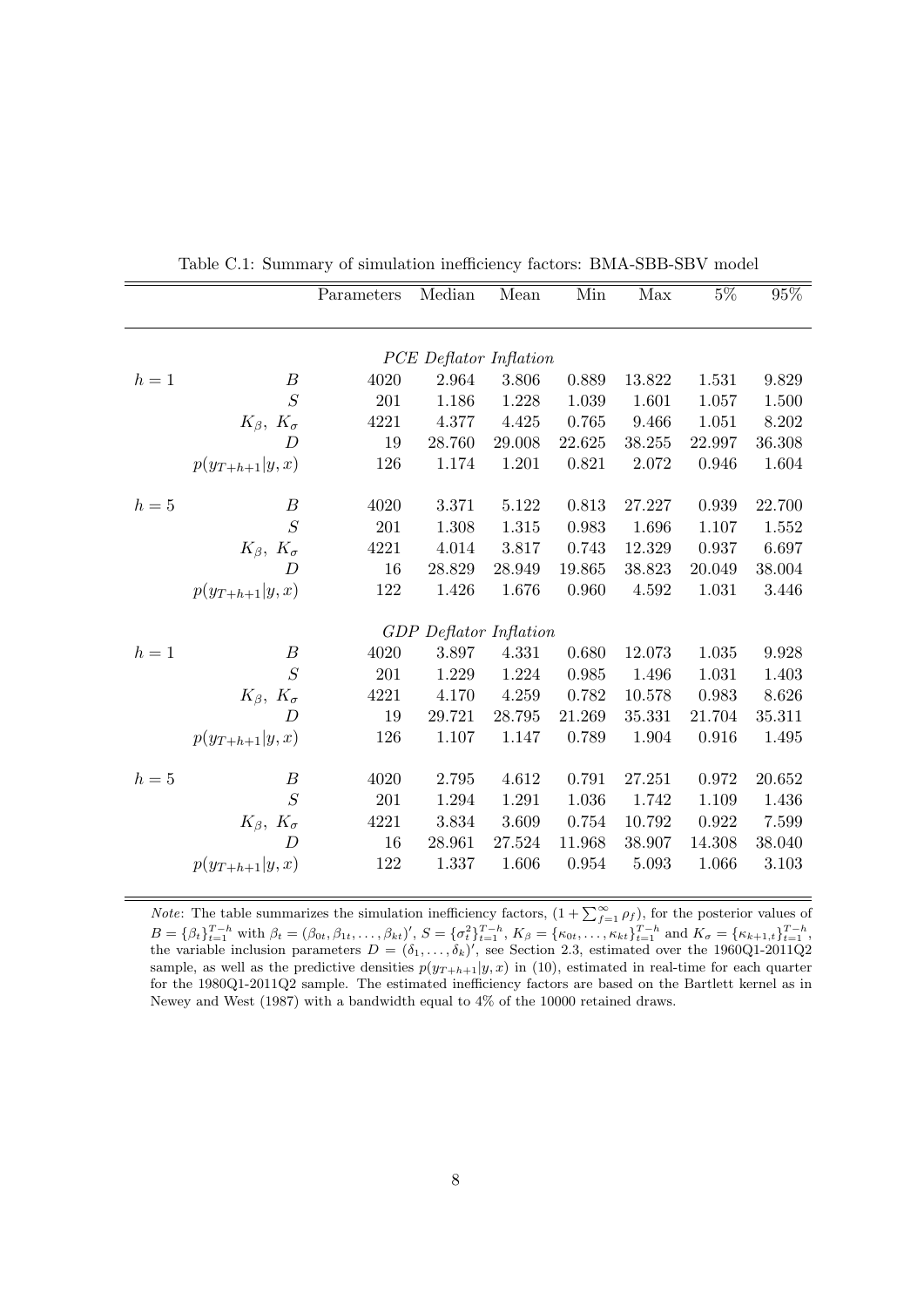$h = 5$  for each quarter in the 1980Q1-2011Q2 evaluation sample.

For most parameters and latent variables as well as the real-time estimated predictive densities, the inefficiency factors in Table C.1 suggest that our MCMC sampler is very efficient and that it requires far less than 10000 retained posterior draws to be able to do a reasonably accurate inferential analysis. In case of the time-varying parameters B at  $h = 5$ , with likely values in the 0.9-22 range, and, in particular, for the variable selection parameters  $D$  our sampler is less efficient.<sup>3</sup> Nonetheless, the corresponding inefficiency factors suggest a minimum number of draws of less than 4000 to achieve an accurate analysis of these parameters, less than our choice of 10000 retained draws. We nonetheless felt that accurate inference for the density forecast evaluation in Section 4.4 would be served better with our choice of 10000 retained draws. The convergence diagnostic tests in Table C.2 indeed confirm our conclusions regarding efficiency based on the results in Table C.1. For example, in the case of the D parameters the null hypothesis of equal means across subsamples of these 10000 retained draws is hardly ever rejected.

Thus, inference in our BMA framework appears to be reasonably accurate when we base posterior inference on 24000 draws with a burn-in of 4000 and thin value of 2. This also helped us to reduce computing time, as our forecasting exercise with an expanding data window and real-time data implied that we have to rerun our MCMC sampler many times. We use a similar choice for the posterior draws for most of the other variants of our BMA family of models, as unreported results of a similar convergence analysis as discussed above for these models reached similar conclusions. However, in case of the BMA-RWB-RWV specification, which assumes that  $\kappa_{jt}$  and  $\kappa_{k+1,t}$  are always equal to 1 for all  $j$ , the inefficiency factors and convergence diagnostic tests pointed to much less efficient estimation when using only 24000 posterior draws. Hence, for the BMA-RWB-RWV model we increased the number of draws to 44000, with 4000 initial draws and selection of every 4th draw.

## D Prior Sensitivity Analysis

We investigate in this section the properties of the MCMC algorithm outlined in Section 2.3 and detailed in Appendix A and discuss the influence of prior values on posterior results. We base our results on the following data generating process [DGP]

$$
y_{t+1} = \beta_{0,t} + \beta_{1,t} x_{1t} + \beta_{2,t} x_{2t} + \beta_{3,t} x_{3t} + \sigma_t \varepsilon_{t+1}, \text{ for } t = 1, ..., 200 \tag{D.1}
$$

<sup>&</sup>lt;sup>3</sup>For both inflation rates at horizon  $h = 5$ , Figure E.3 indicate that the real oil price and the two real commodity price indices are basically never selected, which makes it impossible to check the three corresponding  $\delta_i$  parameters for convergence. They are therefore not part of the convergence analysis at  $h=5.$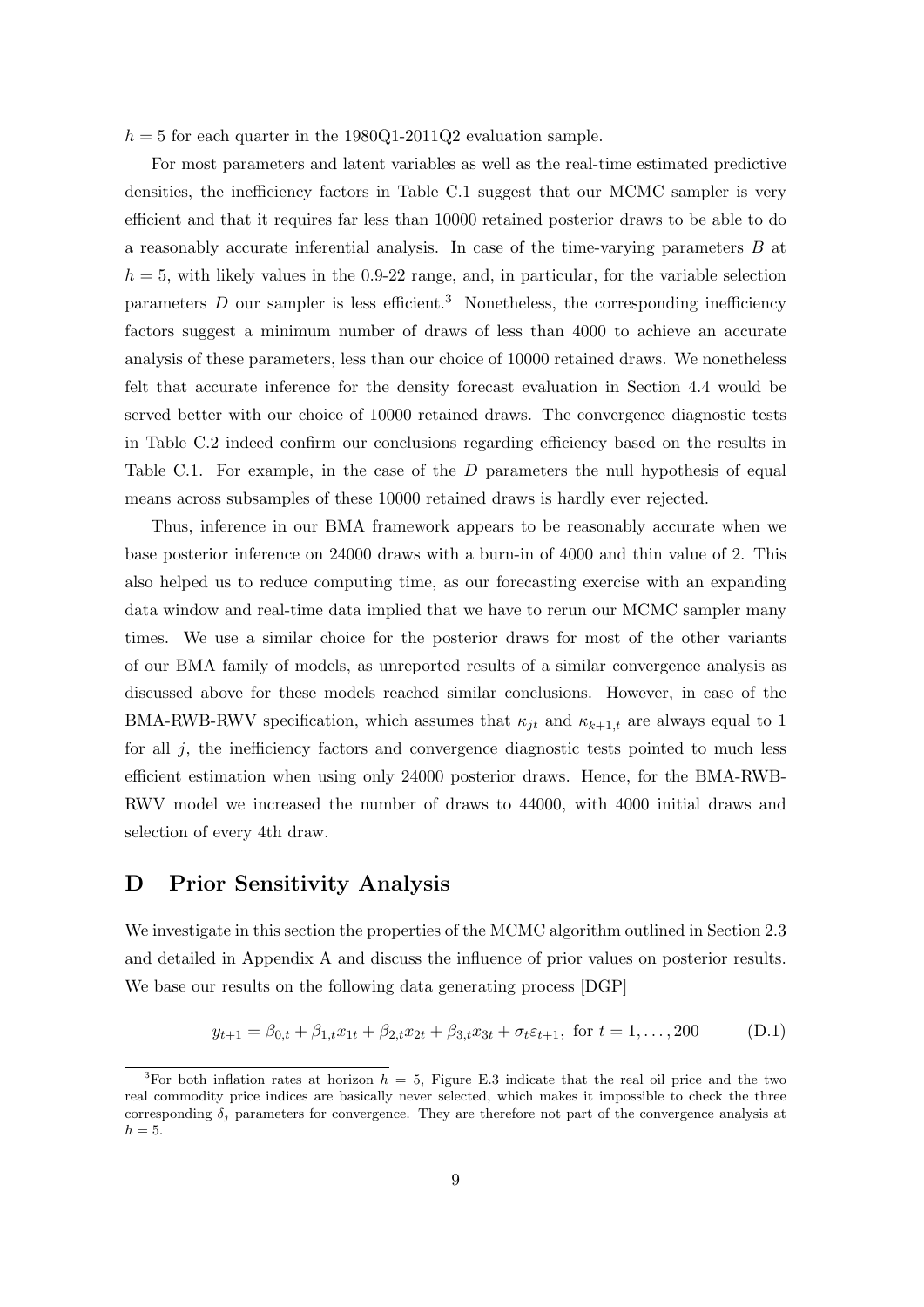|       |                            | Parameters             |       | $10\%$ reject rate 5% rejection rate |
|-------|----------------------------|------------------------|-------|--------------------------------------|
|       |                            |                        |       |                                      |
|       |                            | PCE Deflator Inflation |       |                                      |
| $h=1$ | В                          | 4020                   | 0.000 | 0.000                                |
|       | S                          | 201                    | 0.000 | 0.000                                |
|       |                            |                        |       |                                      |
|       | $K_{\beta}$ , $K_{\sigma}$ | 4221                   | 0.000 | 0.000                                |
|       | D                          | 19                     | 0.000 | 0.000                                |
|       | $p(y_{T+h+1} y,x)$         | 126                    | 0.000 | 0.000                                |
| $h=5$ | B                          | 4020                   | 0.000 | 0.000                                |
|       | S                          | 201                    | 0.000 | 0.000                                |
|       | $K_{\beta}$ , $K_{\sigma}$ | 4221                   | 0.000 | 0.000                                |
|       | $\overline{D}$             | 16                     | 0.000 | 0.000                                |
|       | $p(y_{T+h+1} y,x)$         | 122                    | 0.000 | 0.000                                |
|       |                            | GDP Deflator Inflation |       |                                      |
| $h=1$ | В                          | 4020                   | 0.001 | 0.000                                |
|       | S                          | 201                    | 0.005 | 0.000                                |
|       |                            |                        |       |                                      |
|       | $K_{\beta}$ , $K_{\sigma}$ | 4221                   | 0.007 | 0.003                                |
|       | $\overline{D}$             | 19                     | 0.063 | 0.063                                |
|       | $p(y_{T+h+1} y,x)$         | 126                    | 0.000 | 0.000                                |
| $h=5$ | B                          | 4020                   | 0.001 | 0.000                                |
|       | S                          | 201                    | 0.000 | 0.000                                |
|       | $K_{\beta}$ , $K_{\sigma}$ | 4221                   | 0.000 | 0.000                                |
|       | $\overline{D}$             | 16                     | 0.000 | 0.000                                |
|       | $p(y_{T+h+1} y,x)$         | 122                    | 0.000 | 0.000                                |
|       |                            |                        |       |                                      |

Table C.2: Summary of convergence diagnostic tests: BMA-SBB-SBV model

Note: The table summarizes the convergence test results by reporting the percentage for which the null hypothesis is rejected at significance levels of 10% and 5%. This is done for the posterior values of  $B = {\beta_t}_{t=1}^{T-h}$  with  $\beta_t = (\beta_{0t}, \beta_{1t}, \dots, \beta_{kt})'$ ,  $S = {\sigma_t^2}_{t=1}^{T-h}, K_\beta = {\kappa_{0t}, \ldots, \kappa_{kt}}_{t=1}^{T-h}$  and  $K_\sigma = {\kappa_{k+1,t}}_{t=1}^{T-h}$ , the variable inclusion parameters  $D = (\delta_1, \ldots, \delta_k)'$ , see Section 2.3, estimated over the 1960Q1-2011Q2 sample, as well as the predictive densities  $p(y_{T+h+1}|y, x)$  in (10), estimated in real-time for each quarter for the 1980Q1-2011Q2 sample. For each of these, we compute the  $p$ -value of the Geweke (1992) t-test for the null hypothesis of equality of the means computed for the first 20% and the last 40% of the retained 10000 draws. The variances of the means are estimated with the Newey and West (1987) variance estimator using a bandwidth of 4% of the respective sample sizes.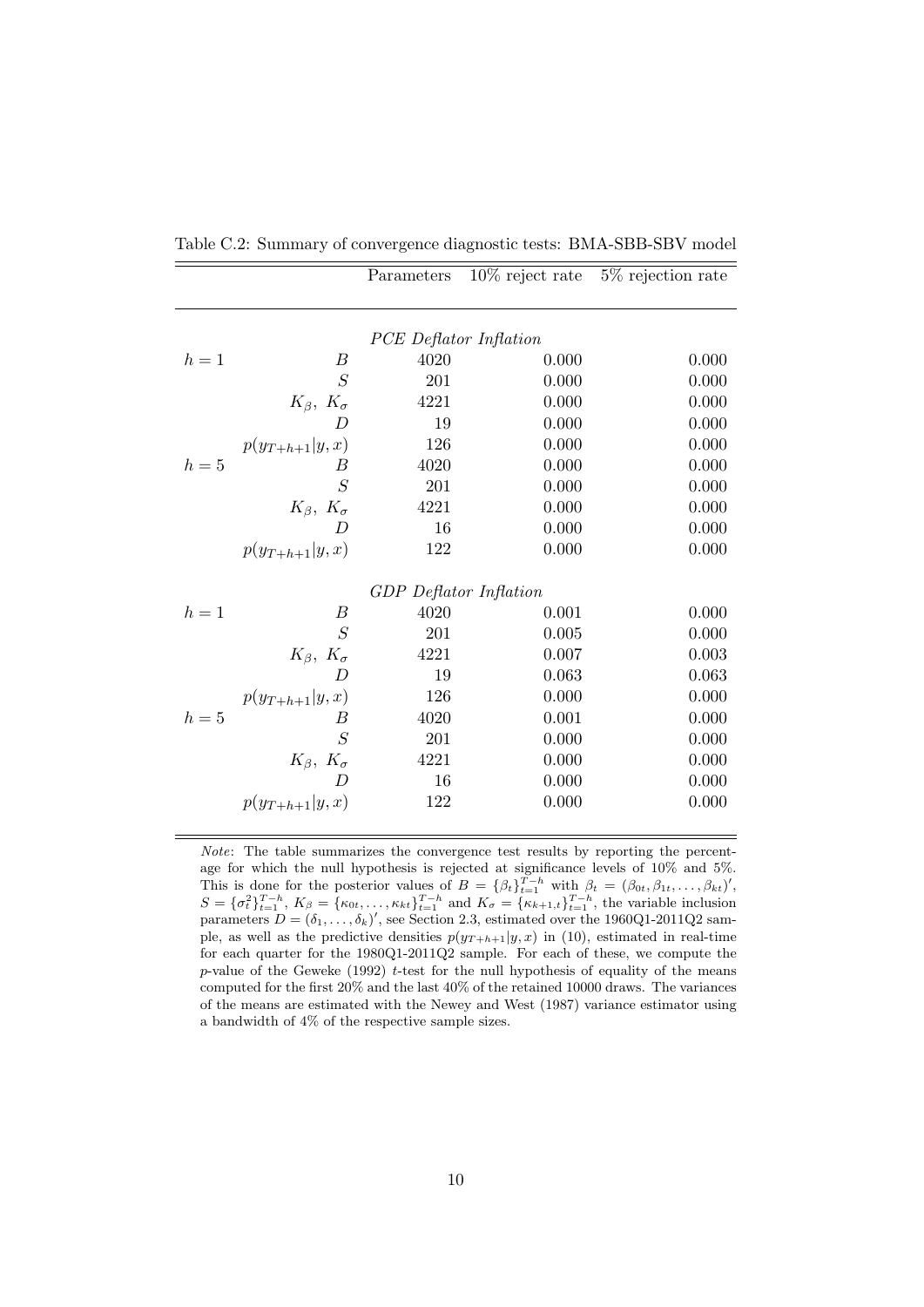with  $\varepsilon_{t+1} \sim \text{NID}(0, 1)$  and  $x_{j,t} \sim \text{NID}(0, 1)$  for  $j = 1, \ldots, 3$ . The  $\beta_{3,t} = 0$  for  $t = 1, \ldots, 200$ and hence  $x_{3,t}$  is not included in the model. For the first regressor we take as parameters  $\beta_{1,t} = 0.4$  for  $t = 1, \ldots, 89, \beta_{1,t} = 0.9$  for  $t = 90, \ldots, 139$  and  $\beta_{1,t} = 0.5$  for  $t = 140, \ldots, 200$ . For the second regressor we have  $\beta_{2,t} = 0.8$  for  $t = 1, ..., 89, \beta_{2,t} = 0.4$  for  $t = 90, ..., 119$ and  $\beta_{2,t} = 0.2$  for  $t = 140, \ldots, 200$ . Furthermore,  $\beta_{0,t} = 1/2$  for all t and  $\ln \sigma_t^2 = -2$  for  $t = 1, \ldots, 89, \ln \sigma_t^2 = -1$  for  $t = 90, \ldots, 139$  and  $\ln \sigma_t^2 = -1.5$  for  $t = 140, \ldots, 200$ . Hence, we allow for breaks in the parameters at different points in time but we also include breaks which occur at the same time.

We apply our Bayesian model averaging framework with structural breaks  $(2)$ – $(3)$ with  $h = 1$ , 24000 posterior draws (with a burn-in of 4000 draws and a thinning of 2), and different prior settings to investigate the sensitivity of posterior results with respect to prior specification. We consider  $x_{1t}$ ,  $x_{2t}$  and  $x_{3t}$  as potential regressors and allow for breaks in all parameters including the variance. Note that the intercept is always included. In the base case we take the prior parameter  $\lambda_j$  in (5) equal to 50% for  $j = 1, \ldots, 3$ . We set  $a_0 = 0.50$  and  $b_0 = 100$  in (6), and  $\omega_0 = 0.85$  and  $\nu_0 = 100$  in (7) for the intercept parameter. For the other regression parameters we choose  $a_j = 0.5$ ,  $b_1 = 100$ ,  $b_2 = b_3 = 5$ ,  $\omega_j = 0.75$  and  $\nu_j = 50$  for  $j = 1, ..., 3$ , which implies a smaller expected size of breaks and, often, a lower break probability than for the intercept. The prior parameters concerning the variance equation are  $a_4 = 0.8$ ,  $b_4 = 5$ ,  $\omega_4 = 0.2$  and  $\nu_4 = 50$ , respectively. The base case prior settings are such that the BMA-SBB-SBV approach provides the best fit for the simulated data. For example, the posterior inclusion probabilities for our base case prior settings are well in line with DGP (D.1) for the simulated data, i.e., they equal 0.988, 0.980, and 0.030 for  $x_{1t}$ ,  $x_{2t}$  and  $x_{3t}$ , respectively. As a further illustration of this, we report in Figure D.1 posterior estimates of parameters  $\beta_{1t}$ ,  $\beta_{2t}$  and  $\sigma_{1t}$  ( $\beta_{3t} = 0$  always as it is basically never selected) together with the corresponding DGP parameters. The results from this figure show that our approach is quite accurate in estimating both the timing and the size of the breaks, where the estimate of  $\beta_{2t}$  is slightly more volatile due to our prior choice for  $b_2$  that is lower than  $b_1$ .

In our prior sensitivity analysis, we will consider four alternative prior specifications where we decrease or increase the prior probability of a break and decrease or increase the prior expectation of the size of the break. These changes in the priors are applied to, respectively, the intercept, the regression parameters and the variance specification, which implies that we consider 12 different prior specifications in total. A lower probability of a break than in the base case means that we multiply  $b_j$  by 10 and, correspondingly, a higher probability means that we divide  $b_i$  by 10 for  $j = 1, ... 4$ .<sup>4</sup> A higher expected prior

<sup>&</sup>lt;sup>4</sup>The prior parameters  $b_0$  and  $b_1$  are already large so in the case of a lower probability of a break in the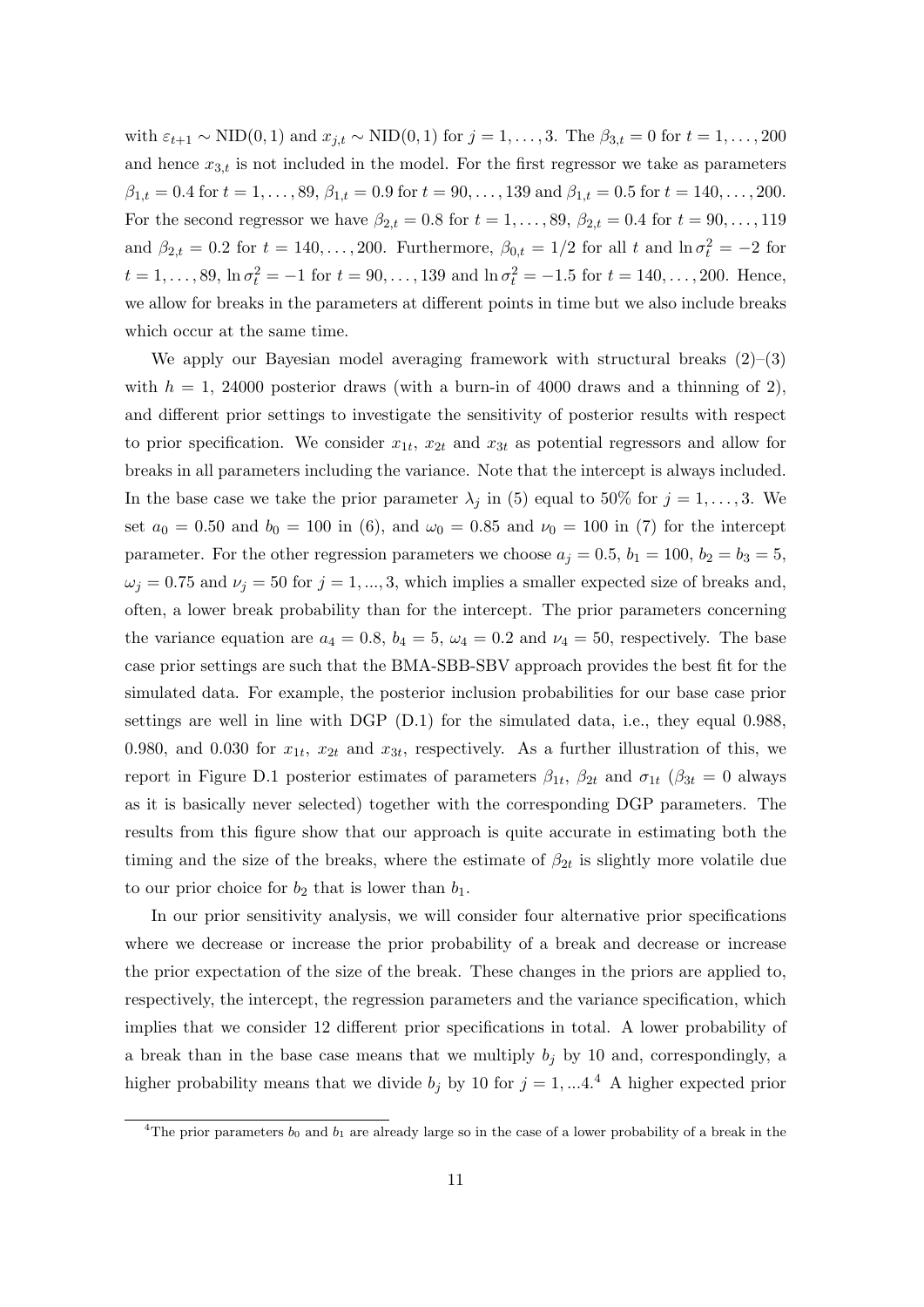Figure D.1: Posterior estimates of the time-varying parameters implied by DGP (D.1): Base case prior settings



*Notes*: The solid lines represent the posterior medians of the  $\beta_{1t}$  parameter (first column),  $\beta_{2t}$  parameter (second column) and  $\sigma_t$  parameter (third column). The dashed lines denote the 25th and 75th percentiles of the posterior distributions. The dark solid line displays the values used to generate the data generating process in DGP (D.1).

break size than in the base case is obtained by multiplying  $\omega_j$  and  $\nu_j \forall j$  by 5 and, thus, a lower expected prior break size is obtained by dividing these parameters by 5. Table D.1 summarizes the prior settings. Note, some of the prior settings are quite extreme but they serve to illustrate our prior sensitivity analysis.

| break           | exp.  |       |       | prior intercept |         |           | prior regressors |                |             |       |       | prior variance |         |
|-----------------|-------|-------|-------|-----------------|---------|-----------|------------------|----------------|-------------|-------|-------|----------------|---------|
| prob.           | size  | $a_0$ | $v_0$ | $\omega_0$      | $\nu_0$ | $a_{1:3}$ | $b_1, b_{2:3}$   | $\omega_{1:3}$ | $\nu_{1:3}$ | $a_4$ | $b_4$ | $\omega_4$     | $\nu_4$ |
| base            | base  | 0.50  | 100   | 0.85            | 100     | 0.5       | 100,5            | 0.75           | 50          | 0.8   | 5     | 0.2            | 50      |
|                 |       |       |       |                 |         |           |                  |                |             |       |       |                |         |
| low             | small | 0.50  | 100   | 0.17            | 20      | 0.5       | 1000,50          | 0.15           | 10          | 0.8   | 50    | 0.04           | 10      |
| $_{\text{low}}$ | large | 0.50  | 100   | 4.25            | 500     | $0.5\,$   | 1000,50          | 3.75           | 250         | 0.8   | 50    |                | 250     |
| high            | small | 0.50  | 10    | 0.17            | 20      | 0.5       | 10,0.50          | 0.15           | 10          | 0.8   | 0.50  | 0.04           | 10      |
| high            | large | 0.50  | 10    | 4.25            | 500     | 0.5       | 10, 0.50         | 3.75           | 250         | 0.8   | 0.50  |                | 250     |

Table D.1: Summary of the prior settings for the different cases

We first focus on the posterior inclusion probabilities. Table D.2 report these probabilities for the standard prior setting, which are shown in the first line of the table, together with the 12 different cases. As mentioned earlier, the posterior inclusion probabilities for  $x_{1t}$  and  $x_{2t}$  are close to 1 and for  $x_{3t}$  are close to zero which corresponds with our DGP. In columns 3–5 we consider situations where we only change the prior settings for the intercept parameters. We see that the posterior inclusion are hardly affected by these changes, even if the inclusion probabilities of  $x_{3t}$  is in some examples slightly larger than for the base case. In the final three columns of the table we display the results where we

base case we multiply these parameters by 1.5.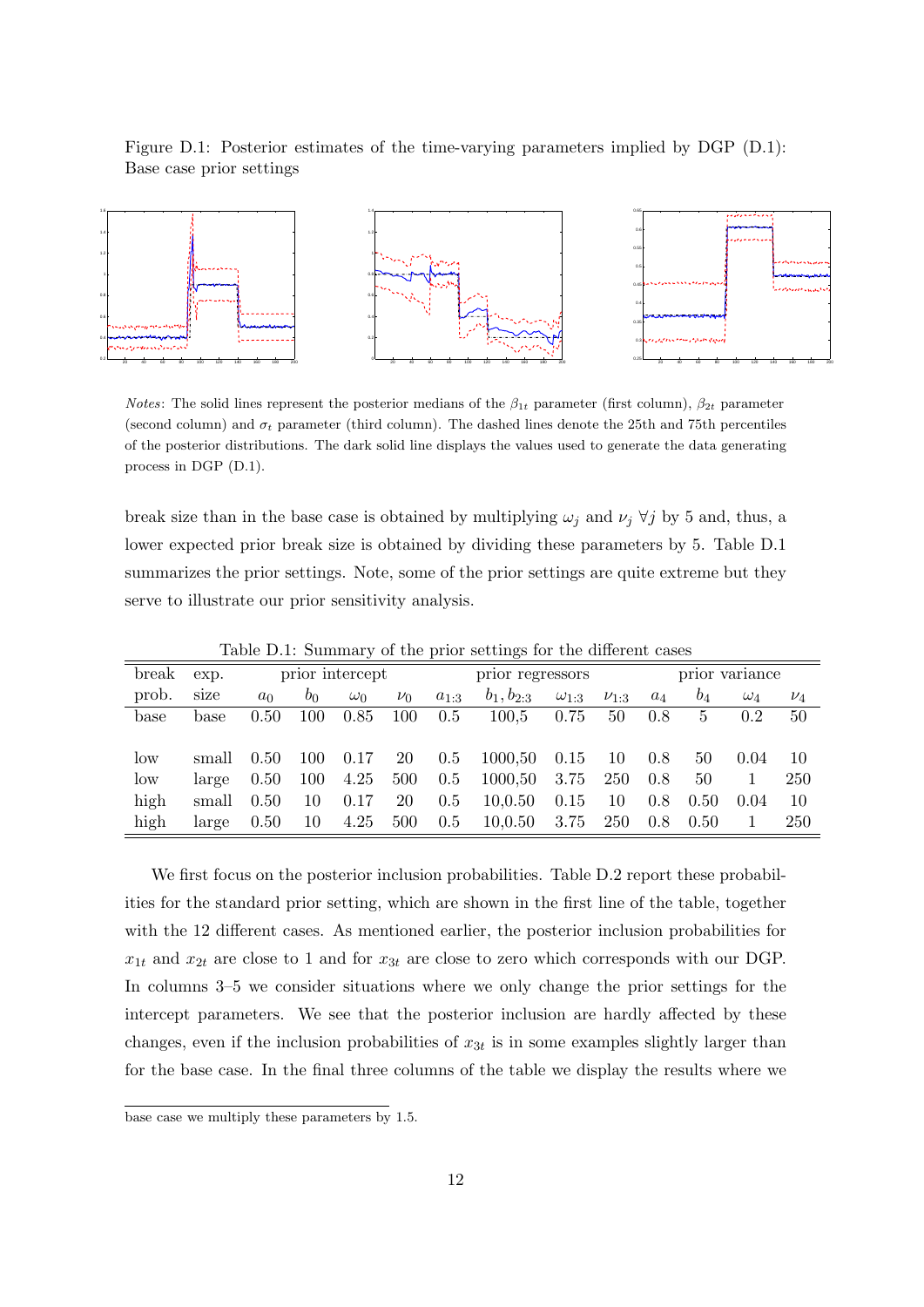only change the prior settings of the variance parameters. Again, the posterior inclusion probabilities are not affected much by these prior changes, except maybe for the case where we consider both an increase in the prior break probability and the prior break size, as the inclusion probabilities for  $x_{1t}$  and  $x_{2t}$  decline to levels just below 0.90. Columns 6–8, finally, show that the posterior inclusion probabilities for  $x_{1t}$  and  $x_{2t}$  become substantially smaller when we assume a larger expected size of the break in  $x$ -variables than for the base case, especially when we also have a higher prior probability of a break.

|             |           |          | prior sens. intercept |          |          | prior sens. regressors |          |          | prior sens. variance |          |
|-------------|-----------|----------|-----------------------|----------|----------|------------------------|----------|----------|----------------------|----------|
| break prob. | exp. size | $x_{1t}$ | $x_{2t}$              | $x_{3t}$ | $x_{1t}$ | $x_{2t}$               | $x_{3t}$ | $x_{1t}$ | $x_{2t}$             | $x_{3t}$ |
| base        | base      | 0.988    | 0.980                 | 0.030    | 0.988    | 0.980                  | 0.030    | 0.988    | 0.980                | 0.030    |
|             |           |          |                       |          |          |                        |          |          |                      |          |
| low         | small     | 0.995    | 0.992                 | 0.000    | 1.000    | 0.992                  | 0.056    | 0.988    | 0.974                | 0.123    |
| low         | large     | 0.989    | 0.972                 | 0.085    | 0.621    | 0.648                  | 0.005    | 0.976    | 0.946                | 0.036    |
| high        | small     | 0.995    | 0.977                 | 0.004    | 1.000    | 0.993                  | 0.000    | 0.997    | 0.989                | 0.021    |
| high        | large     | 0.988    | 0.974                 | 0.123    | 0.499    | 0.571                  | 0.002    | 0.839    | 0.878                | 0.098    |
|             |           |          |                       |          |          |                        |          |          |                      |          |

Table D.2: Posterior variable inclusion probabilities for different prior specifications

Posterior results for different prior break probability and expected prior size of a break, see Table D.1

From Table D.2 it is clear that when we increase the prior expected break size for the predictor variables, irrespective of the prior break probability, relative to the base case, the impact is the most substantial in terms of the posterior inclusion probabilities. This coincides with a substantial deterioration of the posterior medians of the parameters in (D.1) relative to the base case. For example, in case of a higher prior break probability and a higher expected prior break size for the predictor variables, Figure D.2 reports the posterior estimates of  $\beta_{1t}$ ,  $\beta_{2t}$  and  $\sigma_t$ .<sup>5</sup> The figure makes it clear that for this case the posterior medians of the parameter are quite off in terms of the timing of the breaks, with a large uncertainty for the posterior estimates of  $\beta_{1t}$  and  $\beta_{2t}$  as well as a  $\sigma_t$  that is significantly lower towards the end of the sample than is implied by the DGP.

Another interesting case that emerges from the posterior inclusion results in Table D.2 is if we assume for the error variance  $\sigma_t^2$  a higher prior probability of breaks of larger prior expected size than in the base case, as this leads to a slightly downward bias in the posterior inclusion probabilities. Again, as before, this seems to be a symptom of severely imprecise posterior parameter estimation results when the prior settings for, in this case, the error variance is changed in such a way, and Figure D.3 summarizes them. From Figure D.3 it is clear that assuming a *priori* large sized breaks in  $\sigma_t^2$  will result in a very

<sup>&</sup>lt;sup>5</sup>The posterior estimates for the case of a lower prior break probability and a higher expected prior break size for the  $x$  variables are very similar.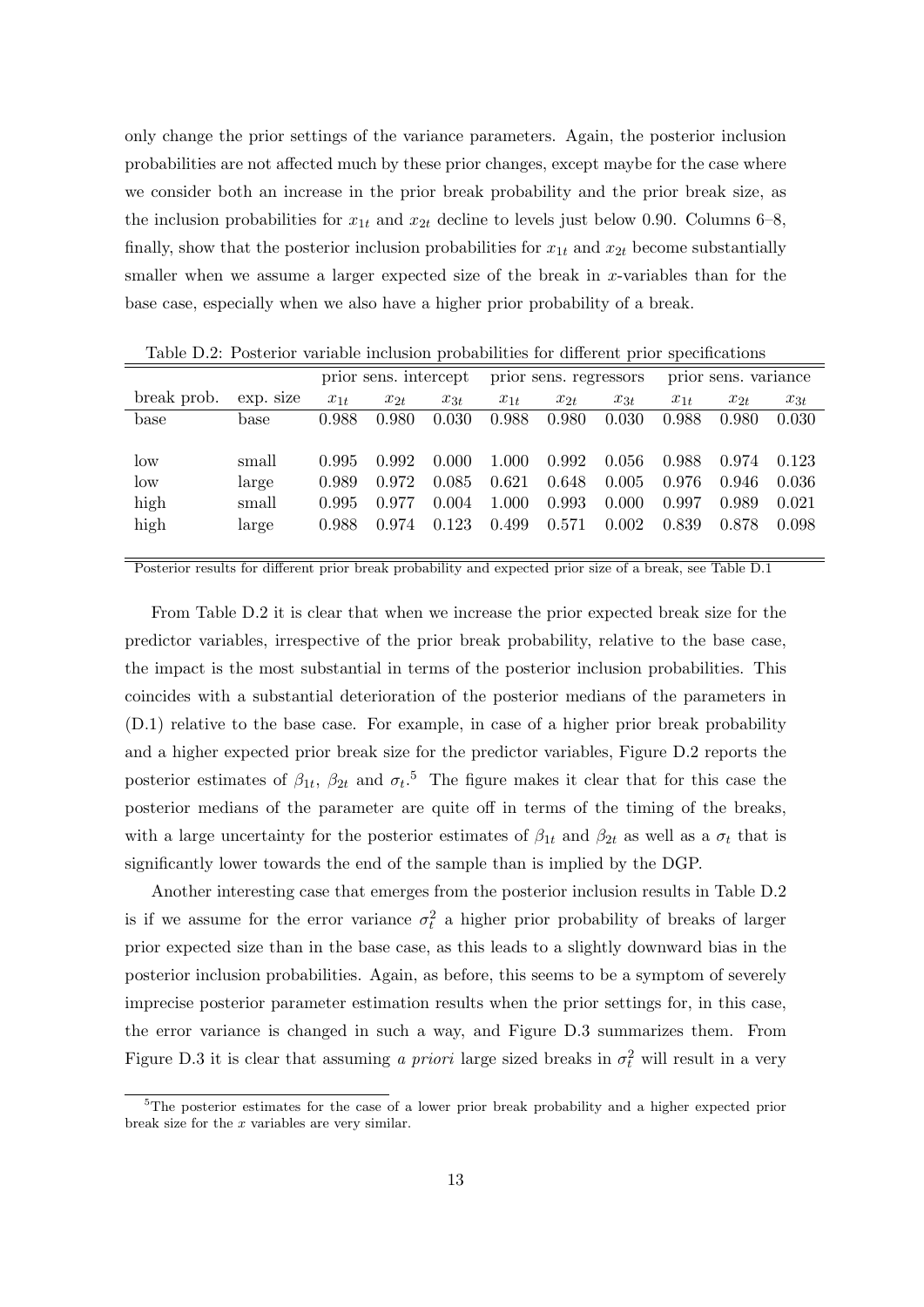Figure D.2: Posterior estimates of the time-varying parameters implied by DGP (D.1): Higher prior break probabilities and higher prior break sizes for the  $x$ -variables



Note: See Figure D.1, but now the posterior results are based on a higher prior break probability as well as a higher prior break size for the regressors  $x_{1t}$ ,  $x_{2t}$ , and  $x_{3t}$  than in the base case.

Figure D.3: Posterior estimates of the time-varying parameters implied by DGP (D.1): Higher prior break probabilities and higher prior break sizes for  $\sigma_t^2$ 



Note: See Figure D.1, but now the posterior results are based on a higher prior break probability as well as a higher prior break size for  $\sigma_t^2$  than in the base case.

uncertain posterior estimate of the error standard deviation and that the timing of breaks in both  $\beta_{1t}$  and  $\beta_{2t}$  are biased relative to those implied by DGP (D.1).

Altering the prior assumptions for the intercept also can lead to peculiar posterior estimation results. In Figure D.4 we report the posterior median and interquantile range for  $\beta_{1t}$   $\beta_{2t}$  and  $\sigma_t$  when we impose a low prior break probability of breaks of larger prior expected size than in the base case. What becomes clear from this figure is that lowering the prior break probability of the intercept and attempting to compensate for that by increasing the corresponding prior expected break size, results in a process for  $\beta_{1t}$  that exhibits frequent smaller sized breaks than what we impose in the underlying DGP, which thus often result in false break signals for this parameter. For  $\beta_{2t}$  and  $\sigma_t$  not only the posterior estimates of the break dates are wrong but also the parameter levels themselves are often inconsistent with those from the DGP.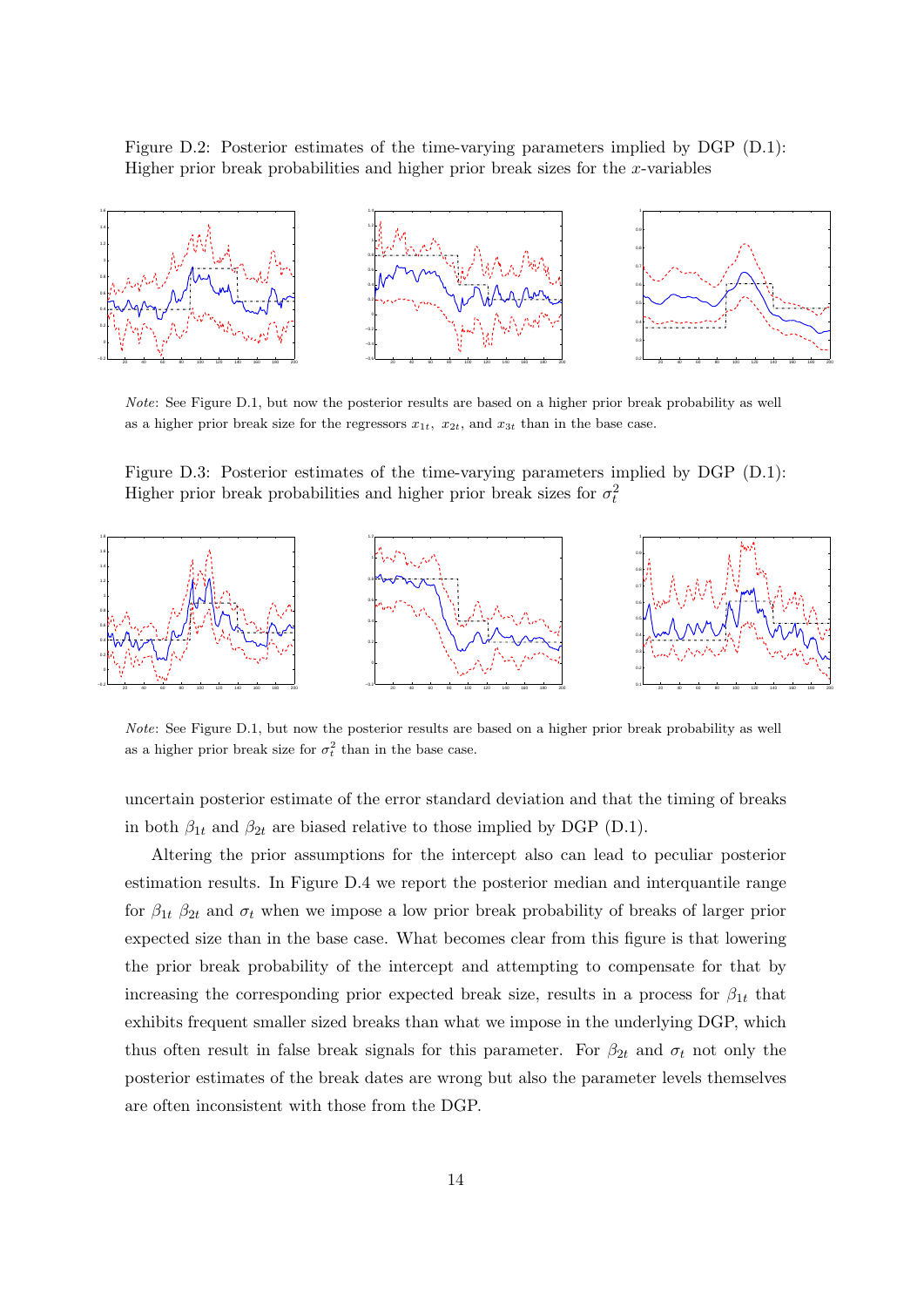Figure D.4: Posterior estimates of the time-varying parameters implied by DGP (D.1): Lower prior break probabilities and higher prior break sizes for the intercept



Note: See Figure D.1, but now the posterior results are based on a lower prior break probability and a higher prior break size for the intercept than in the base case.

For the remaining prior sensitivity exercises,  $6$  the effect on the posterior parameter estimation results are less strong but nonetheless noticeable. Especially the estimated sizes of the breaks in the variance are substantially affected. In several of these alternative prior cases, the posterior medians of the variance parameters do not correspond to the true value after a break has occurred, even if the timing of the break is determined correctly. The regression parameters  $\beta_{0t}, \ldots, \beta_{2t}$  seem to be less affected by the same prior cases, although we did notice much more uncertainty in the estimate of the timing of the breaks and there is often more posterior uncertainty in the estimated parameters. A general pattern we observe is that when the prior settings correspond to a higher probability of larger or smaller breaks than in the base case, the posterior medians of  $\beta_{1t}$  and  $\beta_{2t}$  are much more volatile over time than in Figure D.1, and a lower prior probability of larger or smaller breaks than in the base case increases the posterior uncertainty of these regression parameter estimates.

## E In-Sample Posterior Inference

In this section we report on some in-sample properties of different specifications of our general forecasting model  $(2)$ – $(3)$  based on our prior choices in Table 2 over our full sample, 1960Q1–2011Q2, for both the PCE deflator and GDP deflator inflation measures. The purpose of this full-sample estimation is to investigate how informative the data are for posterior inference on time-variation (Section E.1), whether our specifications can replicate some of the stylized facts of post-WWII U.S. inflation dynamics that have been uncovered by the vast literature we surveyed in the Introduction (Section E.2), and an analysis on how

 $6$ We do not report them in order to preserve space, but they are available upon request from the authors.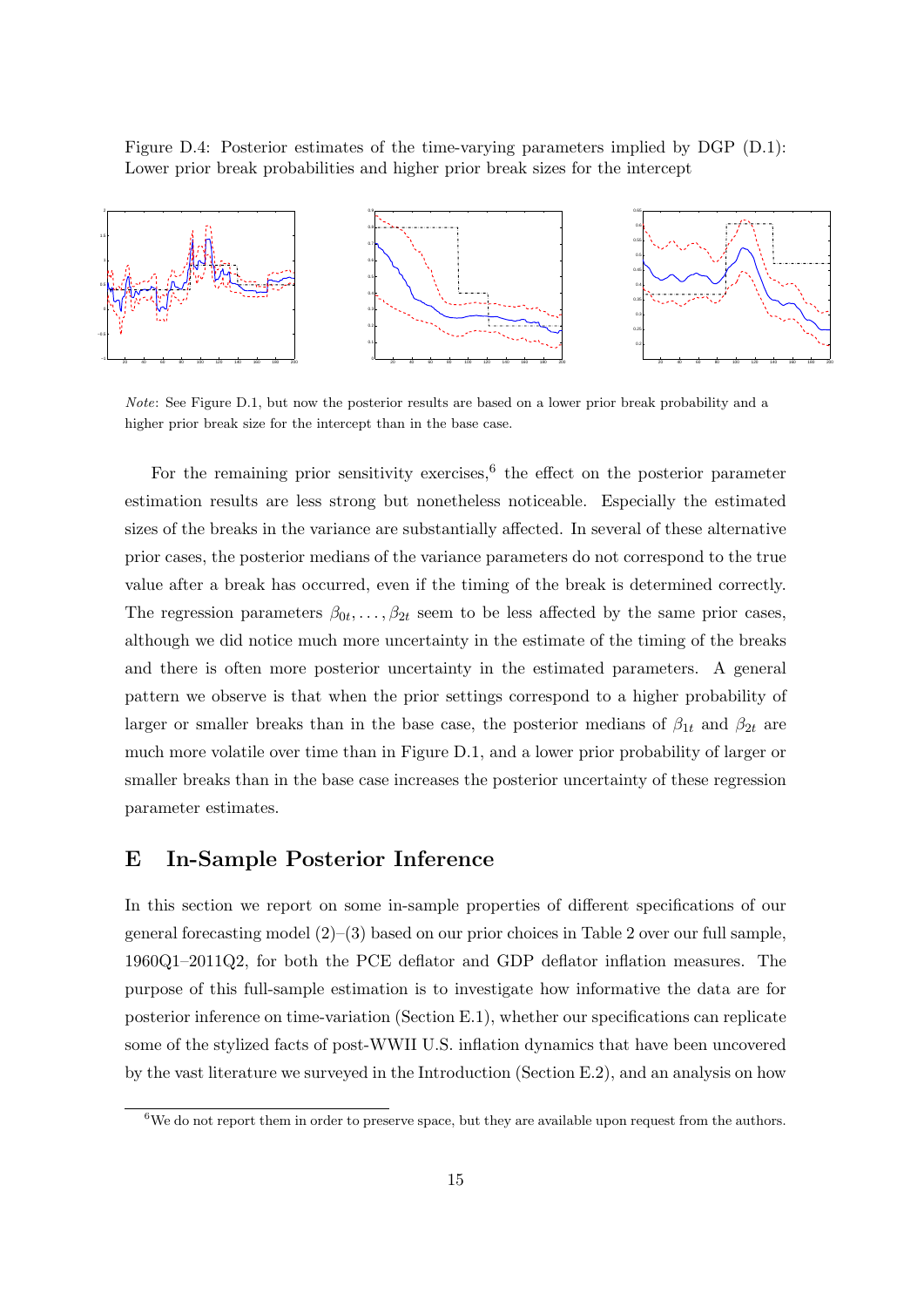the combination of model averaging and differing degrees of structural instability affects predictor variable selection in our framework (Section E.3). For the in-sample estimation, we use the 2011Q3 data vintage for all variables, which contains data up to in 2011Q2. We focus here on the most frequently used prediction horizons in this literature, that is, the current quarter or nowcasting horizon  $(h = 1)$  and the one-year horizon  $(h = 5)$ .

#### E.1 Posterior Inference on Time-Variation

The marginal posterior distributions of the regression parameters and latent breaks for all 19 predictor variables within our BMA-based specifications are averaged over all possible model specifications, and in each of the individual regression specifications the regression parameter  $\beta_{jt}$  of a predictor j as well as the corresponding latent break variable  $\kappa_{jt}$  (which determines the timing of a break in  $\beta_{jt}$ ) may therefore be different. A proper interpretation is only possible when we condition on each individual regression specification, which is an arduous task given the number of specifications we consider in this paper.<sup>7</sup> But, as we mentioned in Section 3.2, analyzing the posterior means of the individual break probabilities  $\pi_j$  can still be useful for determining how informative the data has been for the break estimation in our BMA-based specifications given our prior choices (see Table 2). We report these in Table E.1 for the BMA-SBB-SBV model.<sup>8</sup>

What immediately becomes clear from Table E.1 is that at  $1\%$  the posterior means of the break probability of the intercept  $\pi_0$  are well below the mean implied by the prior settings in Table 2. In contrast, for our predictor variables the posterior means of the corresponding  $\pi_i$  parameters is on average equal to 13% for both inflation series at  $h = 1$ , and for  $h = 5$  they average to about 23% (18%) in case of PCE deflator inflation (GDP deflator inflation). It is clear that this implies far more time-variation, on average, in the regression parameters of our predictor variables than what is implied by our prior settings. Only for the error variance the posterior mean break probability remains fairly close to its prior counterpart. The patterns in Table E.1 suggest that parameter time-variation for the predictor variables increases with the forecast horizon, in particular for the real activity series, and that there is quite a bit of heterogeneity amongst these variables. For example, for PCE deflator inflation at  $h = 1$ , the posterior results suggests that the regression parameter of the real oil price will break on average, over time and across all possible regression specifications, about every 4 quarters, whereas for the survey-based inflation expectations this is about every 13 quarters.

<sup>7</sup>For example, the analysis in Section E.3 about variable selection makes it clear that in case of the BMA-SBB-SBV specification we would have to do this for at least 250 models.

<sup>&</sup>lt;sup>8</sup>We should note that if a variable is not selected, the posterior distribution of  $\pi_j$  is equal to the prior distribution.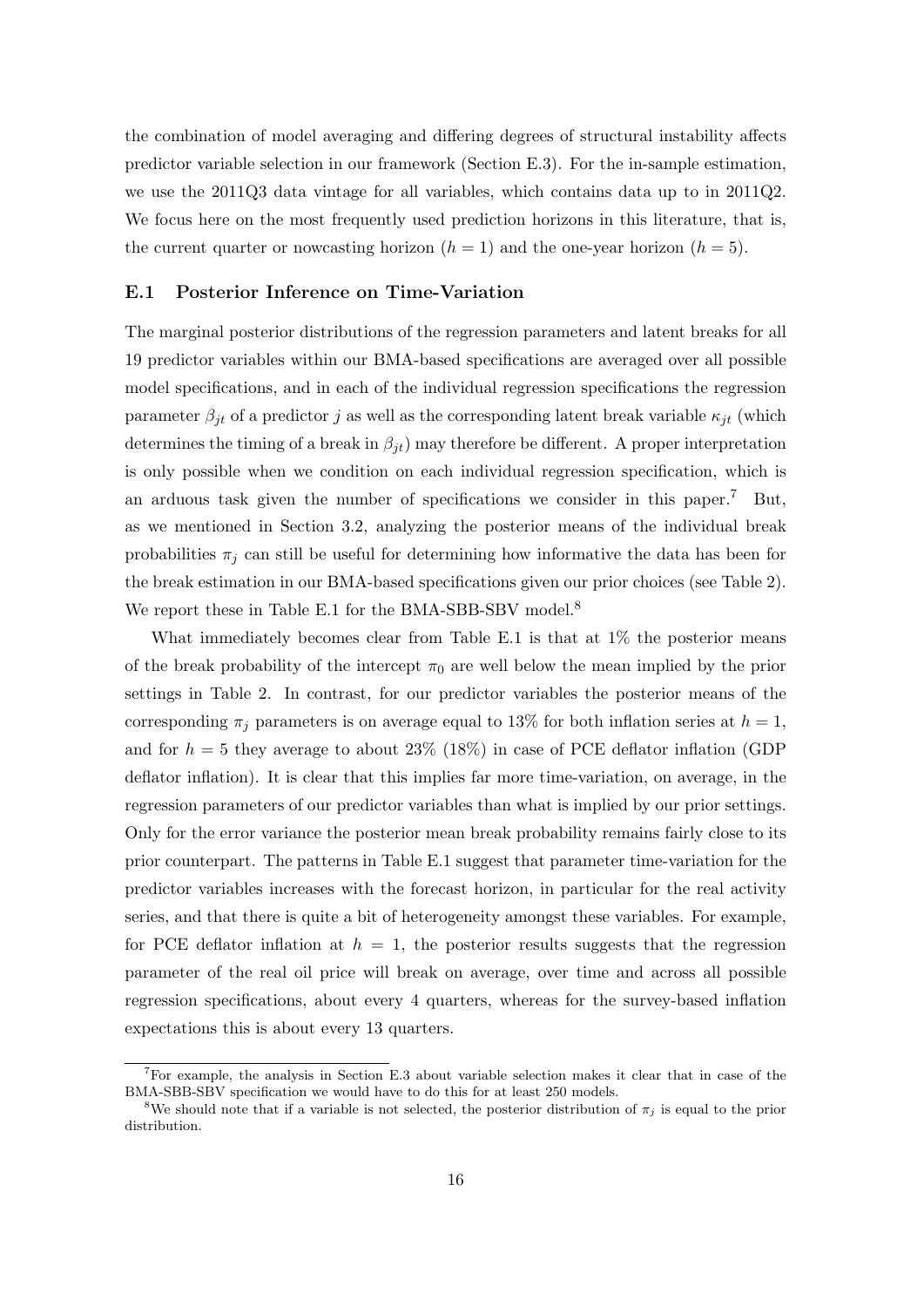|                            |                          | PCE Deflator Inflation |                         |                        | <b>GDP</b> Deflator Inflation |
|----------------------------|--------------------------|------------------------|-------------------------|------------------------|-------------------------------|
|                            |                          | $h=1$                  | $h=5$                   | $h=1$                  | $h=5$                         |
|                            | $\pi_{j}^{\text{prior}}$ | $\pi_j^{\text{post}}$  | $\pi_{i}^{\text{post}}$ | $\tau_j^{\text{post}}$ | $\pi^{\text{post}}_j$         |
| Intercept                  | 0.09                     | 0.01                   | 0.01                    | 0.00                   | 0.02                          |
| $y_t$                      | 0.02                     | 0.18                   | 0.26                    | 0.19                   | 0.23                          |
| $y_{t-1}$                  | 0.02                     | 0.18                   | 0.24                    | 0.15                   | 0.21                          |
| $y_{t-2}$                  | 0.02                     | 0.12                   | 0.25                    | 0.13                   | 0.19                          |
| $y_{t-3}$                  | 0.02                     | 0.12                   | 0.19                    | 0.09                   | 0.15                          |
| <b>ROUTP</b>               | 0.02                     | 0.14                   | 0.23                    | 0.15                   | 0.20                          |
| <b>RCONS</b>               | 0.02                     | 0.14                   | 0.37                    | 0.14                   | 0.23                          |
| <b>RINVR</b>               | 0.02                     | 0.12                   | 0.22                    | 0.10                   | 0.14                          |
| <b>PIMP</b>                | 0.02                     | 0.10                   | 0.21                    | 0.09                   | 0.15                          |
| <b>UNEMPL</b>              | 0.02                     | 0.08                   | 0.21                    | 0.18                   | 0.19                          |
| <b>HSTS</b>                | 0.02                     | 0.09                   | 0.46                    | 0.37                   | 0.22                          |
| <b>NFPR</b>                | 0.02                     | 0.13                   | 0.15                    | 0.09                   | 0.17                          |
| M <sub>2</sub>             | 0.02                     | 0.14                   | 0.16                    | 0.11                   | 0.22                          |
| YL                         | 0.02                     | 0.10                   | 0.13                    | 0.09                   | 0.22                          |
| <b>TS</b>                  | 0.02                     | 0.17                   | 0.21                    | 0.17                   | 0.17                          |
| $\mathop{\rm CS}\nolimits$ | 0.02                     | 0.15                   | 0.20                    | 0.13                   | 0.14                          |
| OIL                        | 0.02                     | 0.26                   | 0.16                    | 0.06                   | 0.17                          |
| <b>FOOD</b>                | 0.02                     | 0.15                   | 0.27                    | 0.08                   | 0.21                          |
| <b>RAW</b>                 | 0.02                     | 0.10                   | 0.29                    | 0.04                   | 0.04                          |
| MS                         | 0.02                     | 0.08                   | 0.11                    | 0.04                   | 0.10                          |
| $\sigma_t$                 | 0.28                     | 0.29                   | 0.29                    | 0.29                   | 0.29                          |

Table E.1: BMA-SBB-SBV marginal posterior break probabilities  $\pi_j$ : 1960Q1-2011Q2

Notes: See Section 3.1 and Table B.1 for variable mnemonics. The values in the column headed ' $\pi_j^{\text{prior}}$ ' represent the prior break probabilities for each  $j = 0, \ldots, k+1$  implied by (6) based on the prior choices from Table 2, whereas the columns headed ' $\pi_j^{\text{post}}$ ' report on the posterior means of  $\pi_j$  for each  $j = 0, \ldots, k+1$  across different inflation rates and horizons h.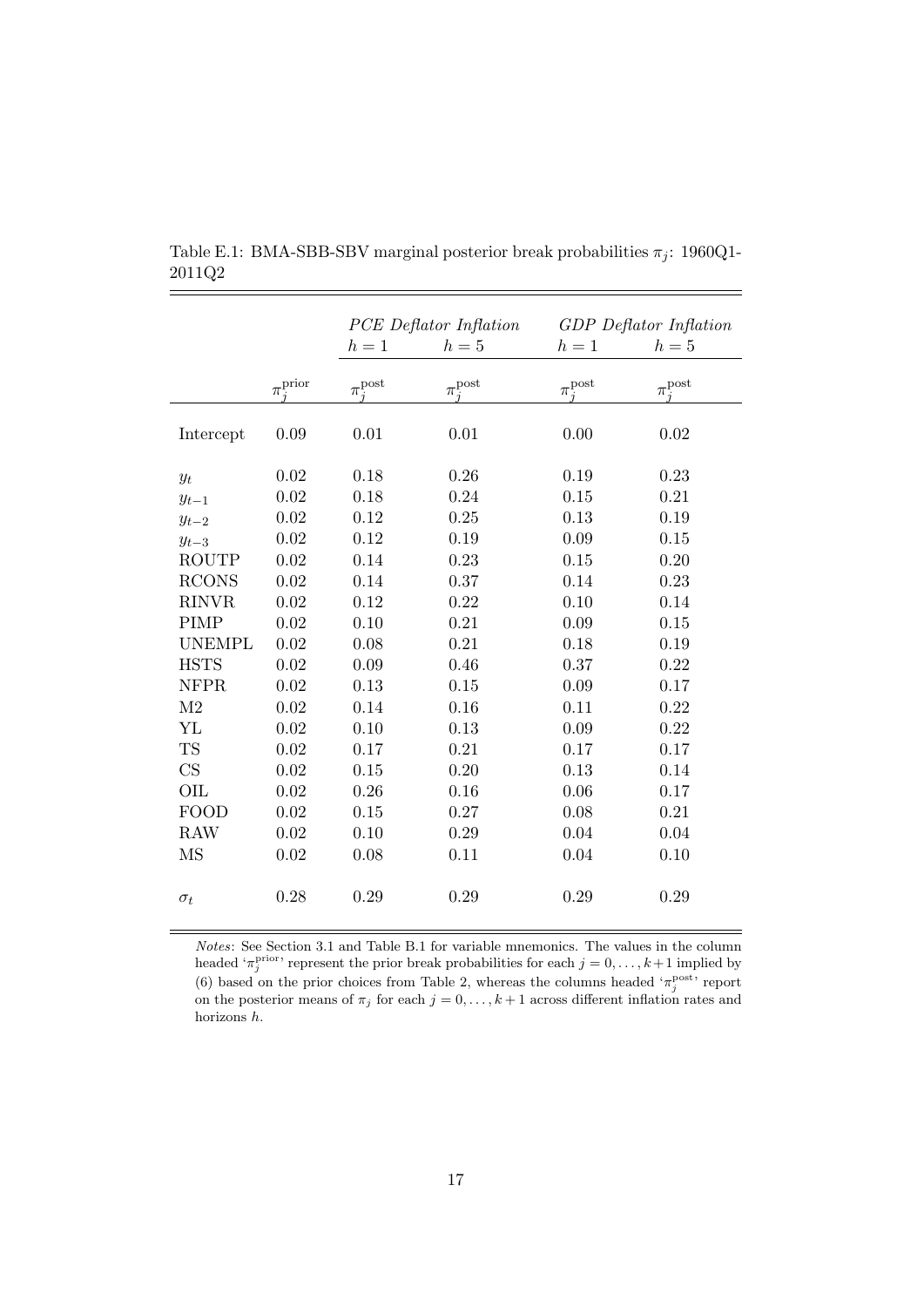For the other BMA specifications with discrete breaks, BMA-SBB and BMA-SBV, unreported results indicate qualitatively similar conclusions as for the BMA-SBB-SBV case in Table E.1. In case of BMA-SBB, the posterior mean break probability for the intercept is essentially zero for the intercept and the average across predictor variables is about 17% for both inflation series at  $h = 1$ , 28% (20%) for PCE deflator inflation (GDP deflator inflation) at  $h = 5$ , with a similar degree of heterogeneity across predictors as for BMA-SBB-SBV. The error standard deviation  $\sigma_t$  for the BMA-SBV specification has a posterior mean break probability of 15% across both inflation rates and horizons, which is below the corresponding prior mean based on the settings in Table 2. Given this, it therefore appears that in case of BMA-SBB-SBV, which uses similar prior settings, the error variance break probability is less well identified than in case of BMA-SBV. Overall, we can conclude that the data appears to be very informative within our BMA-based approach for posterior analysis on instability in all possible model specifications for inflation forecasting.

#### E.2 Some Implied Inflation Characteristics

We now investigate whether our BMA-based framework from Section 2.1 indeed implies similar inflation properties as identified by the existing literature. Figure E.1 shows posterior estimates of inflation persistence for  $h = 1$  given by the BMA-SBB and BMA-SBB-SBV specifications of our framework, both of which allow for time variation (in the form of breaks) in this persistence.<sup>9</sup> In this figure we also display similar posterior results for the AR-BMA-SBB-SBV specification (16) described in Section 4.1. The time-varying average persistence and error variance terms produced by this AR-BMA-SBB-SBV model can be seen as representative of those produced by existing studies. Additionally, Figure E.2 displays posterior estimates for the innovation standard deviations  $\sigma_t$  for  $h = 1$  for model specifications BMA-SBV, BMA-SBB-SBV and AR-BMA-SBB-SBV, respectively.

Although there are some differences in the level and variation of inflation persistence for BMA-SBB versus the other models, Figure E.1 overall suggests a similar pattern for inflation persistence across models: relatively low in the 1960's, a substantial increase in the 1970's, and reducing drastically in the second part of the 1980's. In case of the shock variance (Figure E.2), all models exhibit a downward shift from the late 1980s, early 1990s onwards, albeit that the innovation variance for BMA-SBV varies in a more smooth manner. The shock variances move up, of course, towards the end of the sample as the 2007-2009 Great Recession starts to impact the data. Both figures make it clear that members of our BMA family of models with appropriate channels of time-variation are

<sup>&</sup>lt;sup>9</sup>In order to save space, we focus only  $h = 1$ , as this is comparable to the representations that are typically used to assess the time-varying properties of inflation. The results for  $h = 5$  are available from the authors.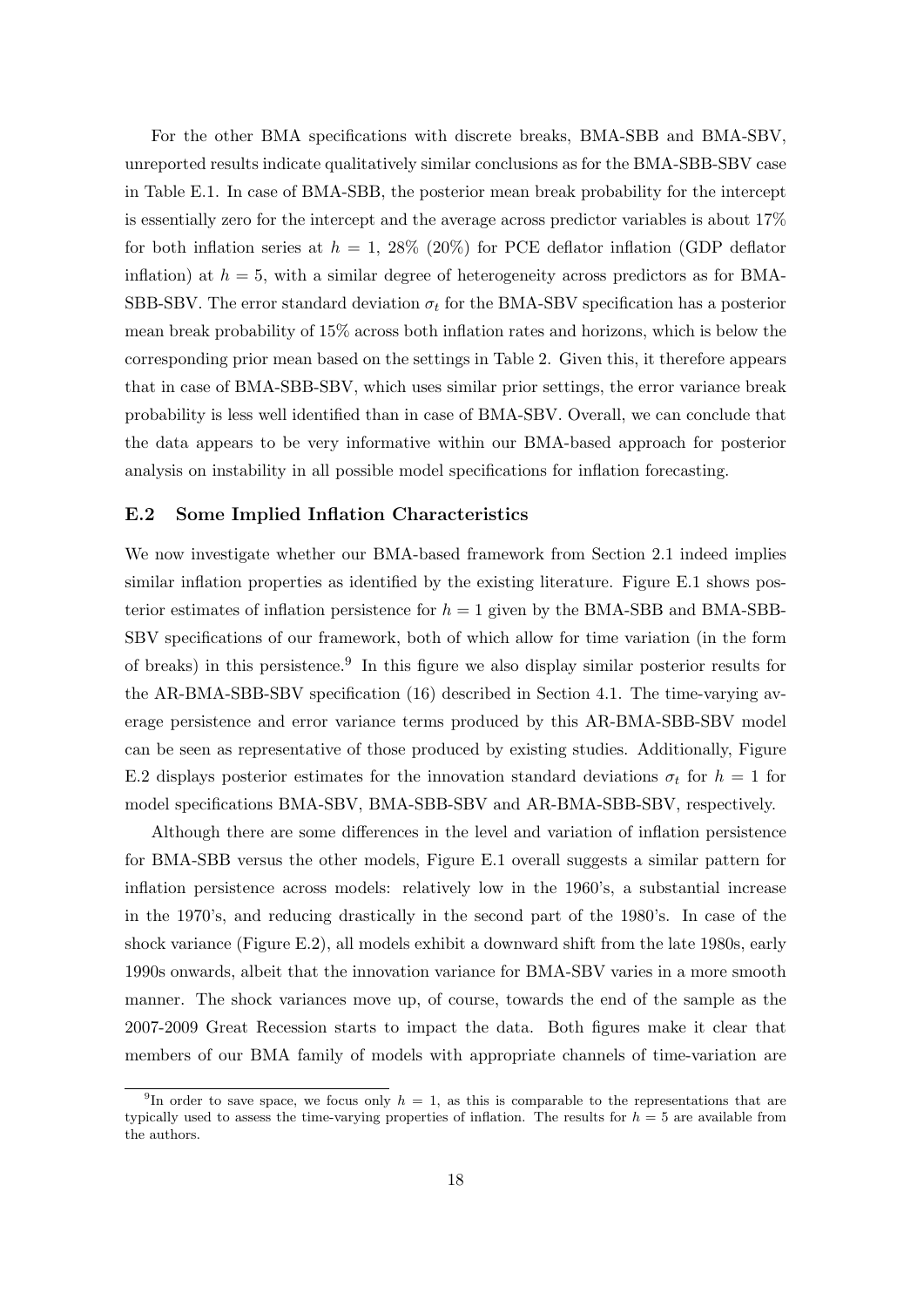

Figure E.1: Posterior estimates of time-varying inflation persistence

Note: The solid lines represent the posterior medians of the persistence parameters for the BMA-SBB

(first column), BMA-SBB-SBV (second column) and AR-BMA-SBB-SBV (third column). Persistence is computed by averaging the sum of the included autoregressive parameters across all model specifications using the posterior model probabilities. The dashed lines denote the 16th and 84th percentiles of the posterior distributions.

able to reproduce in a satisfactorily manner the stylized facts on inflation persistence and volatility for the post-WWII U.S. period.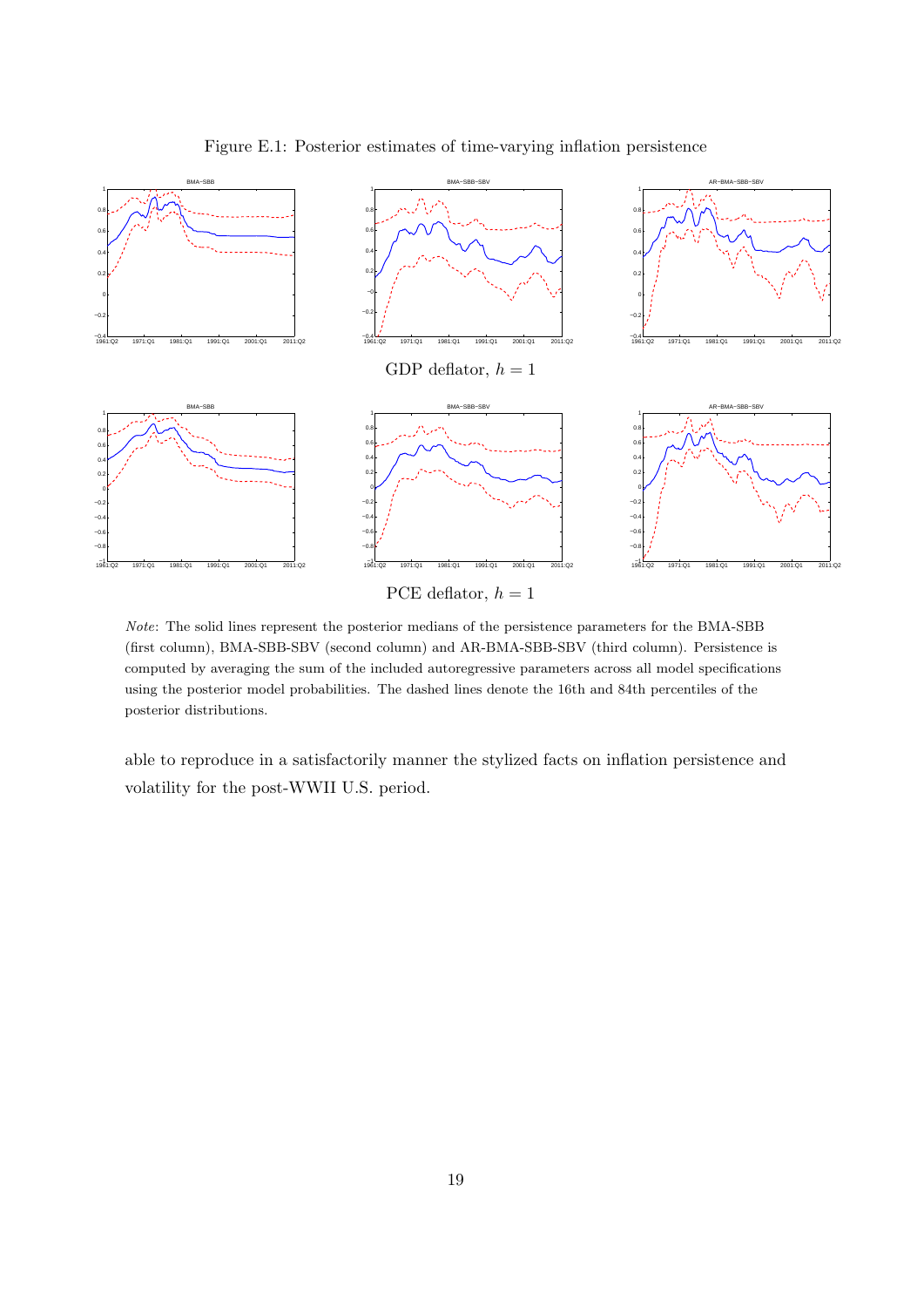

Figure E.2: Posterior estimates of the time-varying innovation standard deviation

PCE deflator,  $h = 1$ 

Note: The solid lines represent the posterior medians of the innovation standard deviation parameters for the BMA-SBV (first column), BMA-SBB-SBV (second column) and AR-BMA-SBB-SBV (third column). The dashed lines denote the 16th and 84th percentiles of the posterior distributions.

#### E.3 Posterior Variable Selection

In Figure E.3 we display the marginal posterior inclusion probabilities for each of our potential predictor variables (excluding the intercept), that is,  $Pr[\delta_j = 1 | y, x]$  for  $j = 1, ..., k$ , for a number of variants of our framework outlined in Section  $2.1<sup>10</sup>$  We notice some interesting contrasts across these BMA-based specifications, which highlight the importance of conditioning predictor variable selection and model averaging on structural breaks. When structural breaks are ignored in the variable selection (this is the BMA variant), the inclusion probabilities are generally higher than the prior value, with the average inclusion probability hovering around 80% across inflation rates and horizons which corresponds to an average model size of about 16 to 17 predictors, including the intercept. The other extreme is where we combine BMA with structural breaks in the regression parameters and a constant error variance specification (BMA-SBB): inclusion probabilities are now

<sup>&</sup>lt;sup>10</sup>To preserve space as well as the fact that we want to focus on the impact of ignoring instability in certain parts of the specification on variable selection, we did not report the results for the BMA-RWB-RWV model. They are qualitatively the same as for the the other BMA models with structural instability.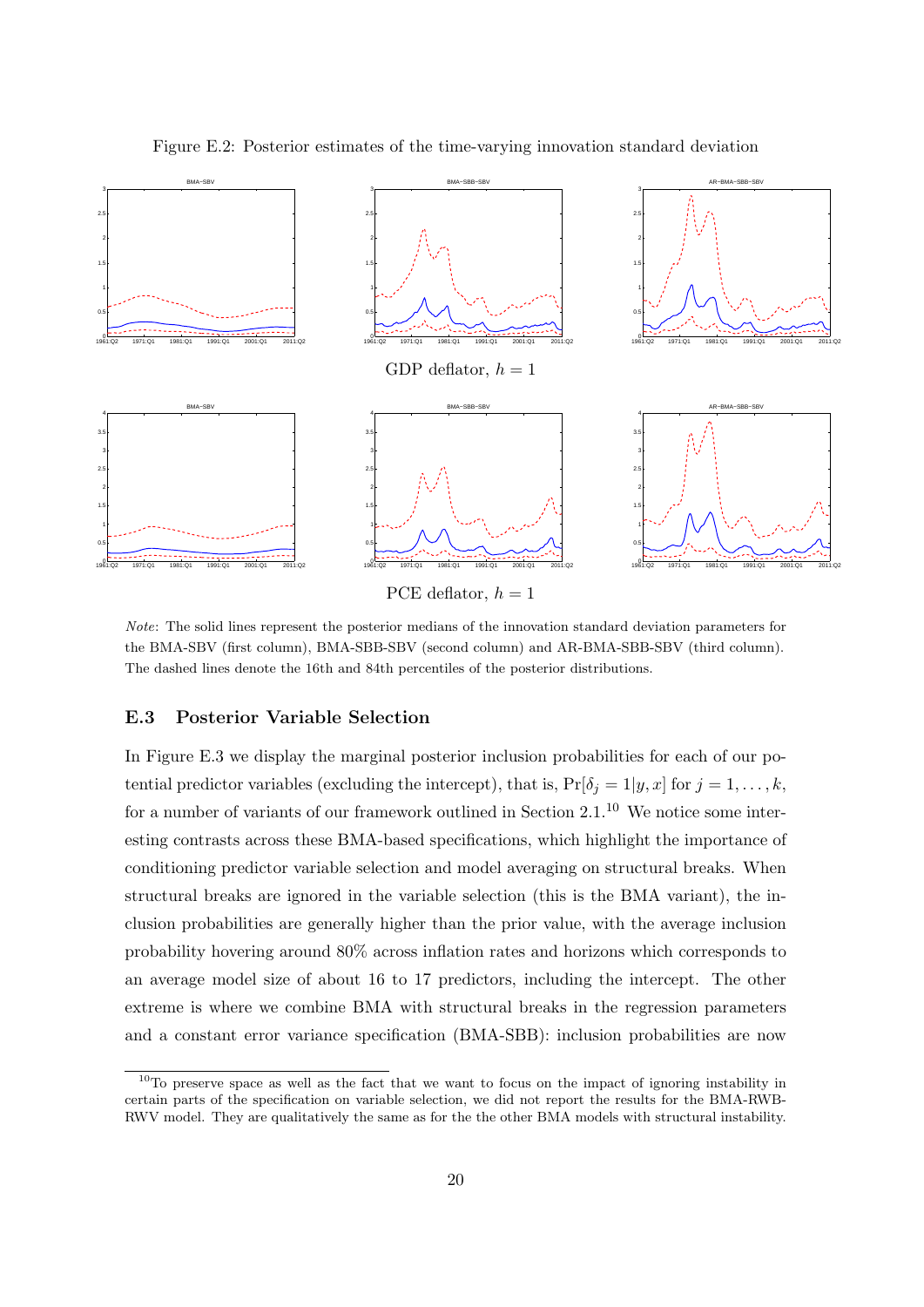much lower than the prior value and the average inclusion probabilities range from 10% for PCE inflation at  $h = 1$  to 17% for GDP inflation at  $h = 1$ , suggesting an expected number of predictors of about 3 to 4 (including intercept).

The BMA-SBV and, more general, BMA-SBB-SBV specifications represent intermediate cases. For the BMA-SBV variant the average marginal inclusion probability in Figure E.3 is approximately 39% for  $h = 1$  and 42% for  $h = 5$ . In case of the BMA-SBB-SBV model these average marginal inclusion probabilities are about 30% for  $h = 1$  and about 15% for  $h = 5$ , which suggests that the average model size for the BMA-SBB-SBV varies with the forecasting horizon. For the BMA-SBB-SBV model, the expected number of explanatory variables (including the intercept) is in the 6 to 7 range for the current quarter horizon across inflation measures, whereas for  $h = 5$  this number fluctuates between 3 and 4. One can conclude from Figure E.3 that allowing for structural breaks results in more parsimonious models. In particular when we allow for breaks in the mean and variance, as in the BMA-SBB-SBV variant, the model size seems to adapt more to the forecast horizon, with more parsimony at longer horizons.

To shed more light on what combinations of explanatory variables dominate the Bayesian model averaging, we can consider the top 10 models with the highest posterior model probability. In the interest of brevity we report these only for the BMA-SBB-SBV variant of (2), see Table E.2. In general, the conclusions drawn from the results in Figure E.3 are confirmed, that is, the most selected variables do show up most frequently amongst those top 10 models. Furthermore, we see again that the number of included predictors in the models with  $h = 1$  is in general larger than for the models with  $h = 5$ . The second best model for GDP deflator inflation for  $h = 5$ , for example, only contains an intercept and the Michigan survey. Finally, we notice a fair amount of variability in the composition of these specifications.

Unreported results<sup>11</sup> show that for both inflation series the model size for all selected models within the BMA-SBB-SBV specification for the current quarter horizon fluctuates between 3 and 15 (including intercept) with a posterior mode of 7 selected predictors. For the quarterly inflation rate one-year ahead, the model size fluctuates for GDP deflator inflation between 2 and 10 (2 and 9 for PCE deflator inflation) and the posterior mode is 5 (4 for PCE deflator inflation). Finally, the number of models with a posterior model probability larger than 0.1% is about 250 for both inflation series and both horizons. The variances in the values of the posterior model probabilities are therefore larger for the models with the larger forecast horizon.

So what does the varying degrees of parsimony of our different BMA-based specifica-

 $11$ These are available upon request from the authors.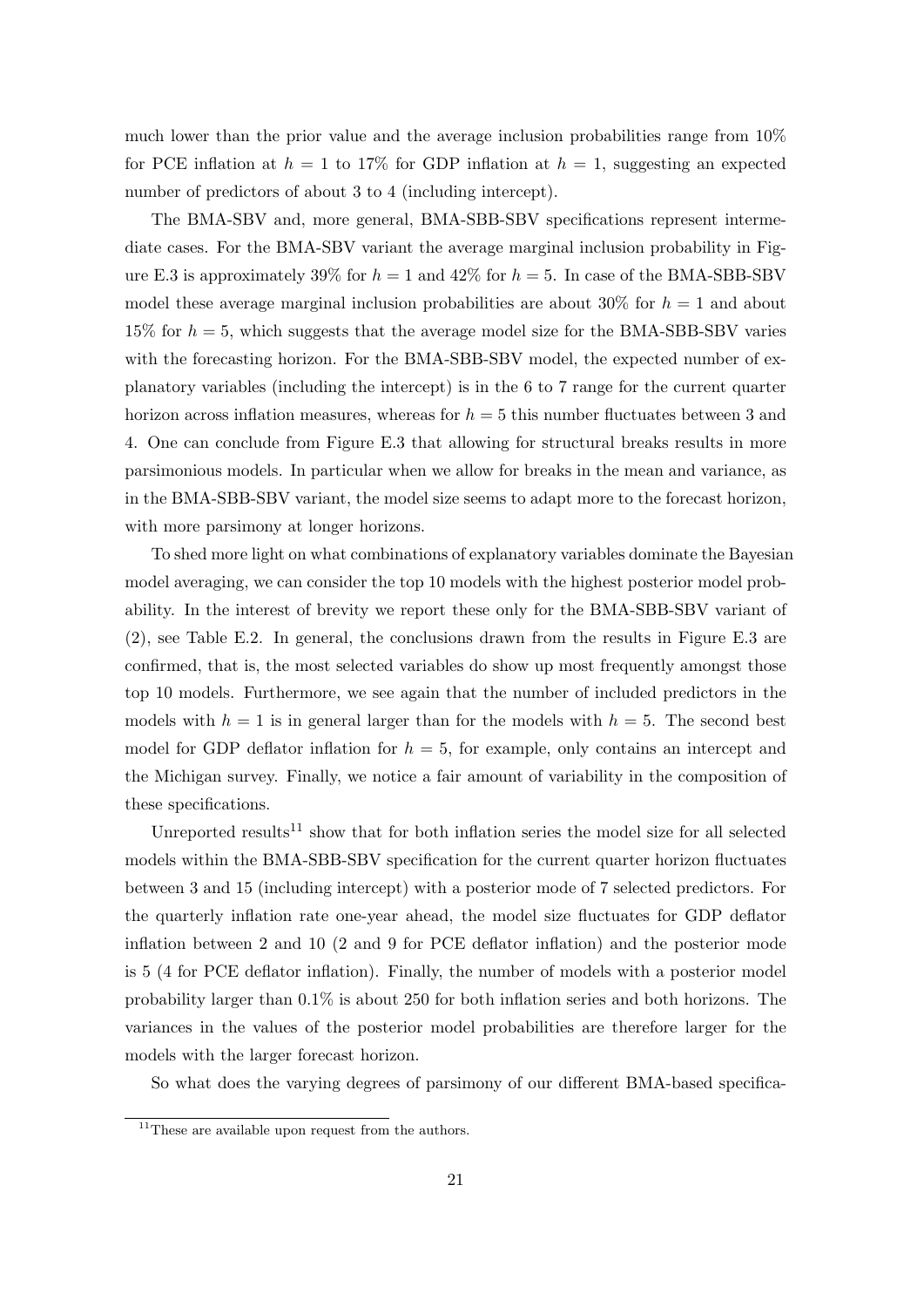

Figure E.3: Posterior variable inclusion probabilities: 1960Q1-2011Q2

(a) PCE deflator inflation,  $h = 1 - PCE$  deflator inflation,  $h = 5$ 



(b) GDP deflator inflation,  $h = 1 -$  GDP deflator inflation,  $h = 5$ 

Notes: The graphs depict the variable selection probabilities for specification BMA, BMA-SBB, BMA-SBV, BMA-SBB-SBV of (2), see also Table 1.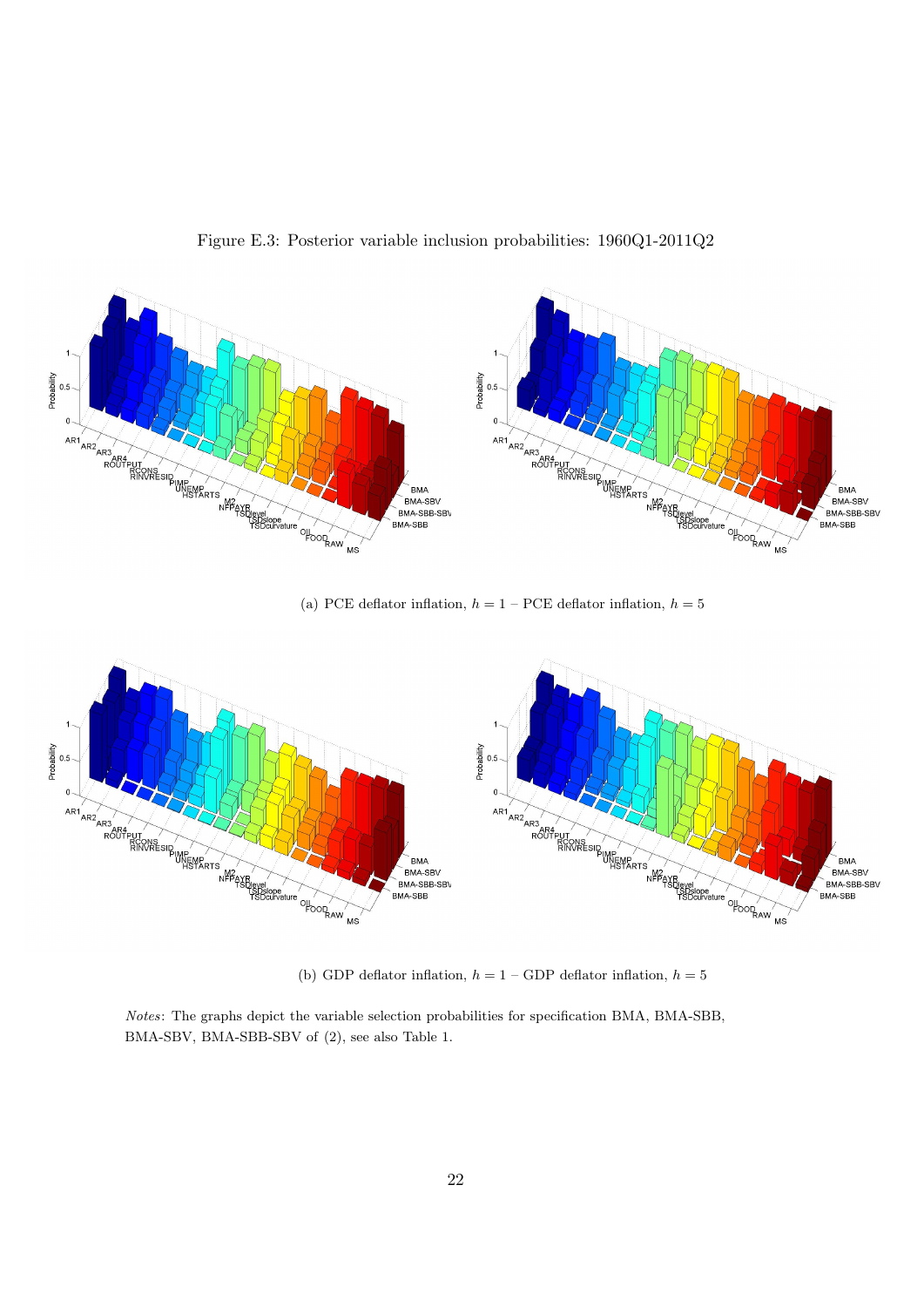Table E.2: BMA-SBB-SBV posterior model probabilities (top 10 best models):  $1960\mathrm{Q}1\text{-}2011\mathrm{Q}2$ 

 $\equiv$ 

 $\equiv$ 

| GDP Deflator inflation $h = 1$                                            |      |
|---------------------------------------------------------------------------|------|
| $y_{t-2}$ ROUTP RCONS RINVR PIMP UNEMPL OIL MS                            | 0.69 |
| $y_{t-2}$ $y_{t-3}$ ROUTP RCONS PIMP UNEMPL NFPR MS                       | 0.66 |
| $y_t$ $y_{t-3}$ ROUTP RCONS PIMP HSTS MS                                  | 0.50 |
| ROUTP RCONS HSTS M2 FOOD MS                                               | 0.44 |
| $y_{t-3}$ RCONS HSTS FOOD MS                                              | 0.43 |
| $y_{t-2}$ RINVR HSTS NFPR MS                                              | 0.40 |
| $y_t$ $y_{t-1}$ $y_{t-2}$ RINVR HSTS NFPR YL MS                           | 0.39 |
| $y_t$ $y_{t-1}$ $y_{t-2}$ RINVR HSTS NFPR YL MS                           | 0.39 |
| $y_{t-2}$ RCONS RINVR PIMP UNEMPL YL RAW                                  | 0.38 |
| $y_t$ $y_{t-1}$ $y_{t-2}$ NFPR                                            | 0.38 |
| GDP Deflator inflation $h = 5$                                            |      |
| $y_t$ $y_{t-2}$ $y_{t-3}$ RCONS PIMP UNEMPL HSTS                          | 4.98 |
| MS                                                                        | 3.09 |
| $y_t$ $y_{t-1}$ $y_{t-2}$ $y_{t-3}$ ROUTP PIMP UNEMPL HSTS                | 2.11 |
| $y_{t-1}$ RCONS PIMP UNEMPL HSTS                                          | 1.86 |
| $y_{t-1}$ $y_{t-2}$ CS MS                                                 | 1.52 |
| $y_{t-1}$                                                                 | 1.31 |
| $y_t$ $y_{t-2}$ $y_{t-3}$ ROUTP RCONS RINVR HSTS M2 NFPR                  | 1.07 |
| $y_t$ $y_{t-1}$ $y_{t-2}$ $y_{t-3}$ RCONS PIMP UNEMPL HSTS                | 1.03 |
| $y_t$ PIMP HSTS M2 NFPR                                                   | 0.96 |
| $y_{t-1}$ $y_{t-3}$ RCONS RINVR M2 NFPR YL TS MS<br>PCE inflation $h = 1$ | 0.94 |
| $y_{t-3}$ ROUTP RINVR PIMP YL                                             | 0.56 |
| $y_t$ ROUTP RCONS RINVR M2 CS                                             | 0.54 |
| $y_t$ $y_{t-1}$ $y_{t-3}$ ROUTP RCONS RINVR PIMP HSTS NFPR YL FOOD MS     | 0.54 |
| $y_t$ ROUTP RCONS RINVR M2 CS                                             | 0.53 |
| $y_t$ $y_{t-1}$ $y_{t-3}$ ROUTP RCONS RINVR PIMP HSTS NFPR YL FOOD MS     | 0.53 |
| $y_{t-1}$ RCONS PIMP NFPR YL MS                                           | 0.51 |
| $y_{t-3}$ ROUTP UNEMPL HSTS                                               | 0.47 |
| $y_{t-1}$ ROUTP PIMP UNEMPL HSTS                                          | 0.45 |
| $y_t$ $y_{t-1}$ $y_{t-2}$ RCONS PIMP UNEMPL NFPR CS MS                    | 0.41 |
| $y_{t-1}$ ROUTP RCONS RINVR PIMP M2 YL 0.41                               |      |
| PCE inflation $h = 5$                                                     |      |
| $y_t$ $y_{t-3}$ ROUTP PIMP UNEMPL HSTS                                    | 4.75 |
| $y_{t-2}$                                                                 | 4.54 |
| $y_{t-1}$                                                                 | 2.91 |
| $y_t$ $y_{t-2}$ ROUTP PIMP UNEMPL HSTS                                    | 2.82 |
| $y_{t-1}$ $y_{t-3}$ RCONS UNEMPL NFPR TS MS                               | 2.46 |
| $y_t$                                                                     | 2.35 |
| $y_t$ $y_{t-1}$ $y_{t-2}$ $y_{t-3}$                                       | 2.30 |
| $y_t$ $y_{t-2}$ $y_{t-3}$ RCONS UNEMPL HSTS M2                            | 1.88 |
| $y_t$ $y_{t-1}$ ROUTP RINVR YL TS MS                                      | 1.69 |
| $y_{t-1}$ $y_{t-3}$ RCONS UNEMPL HSTS M2                                  | 1.62 |

Notes: See Section 3.1 and Table B.1 for variable mnemonics.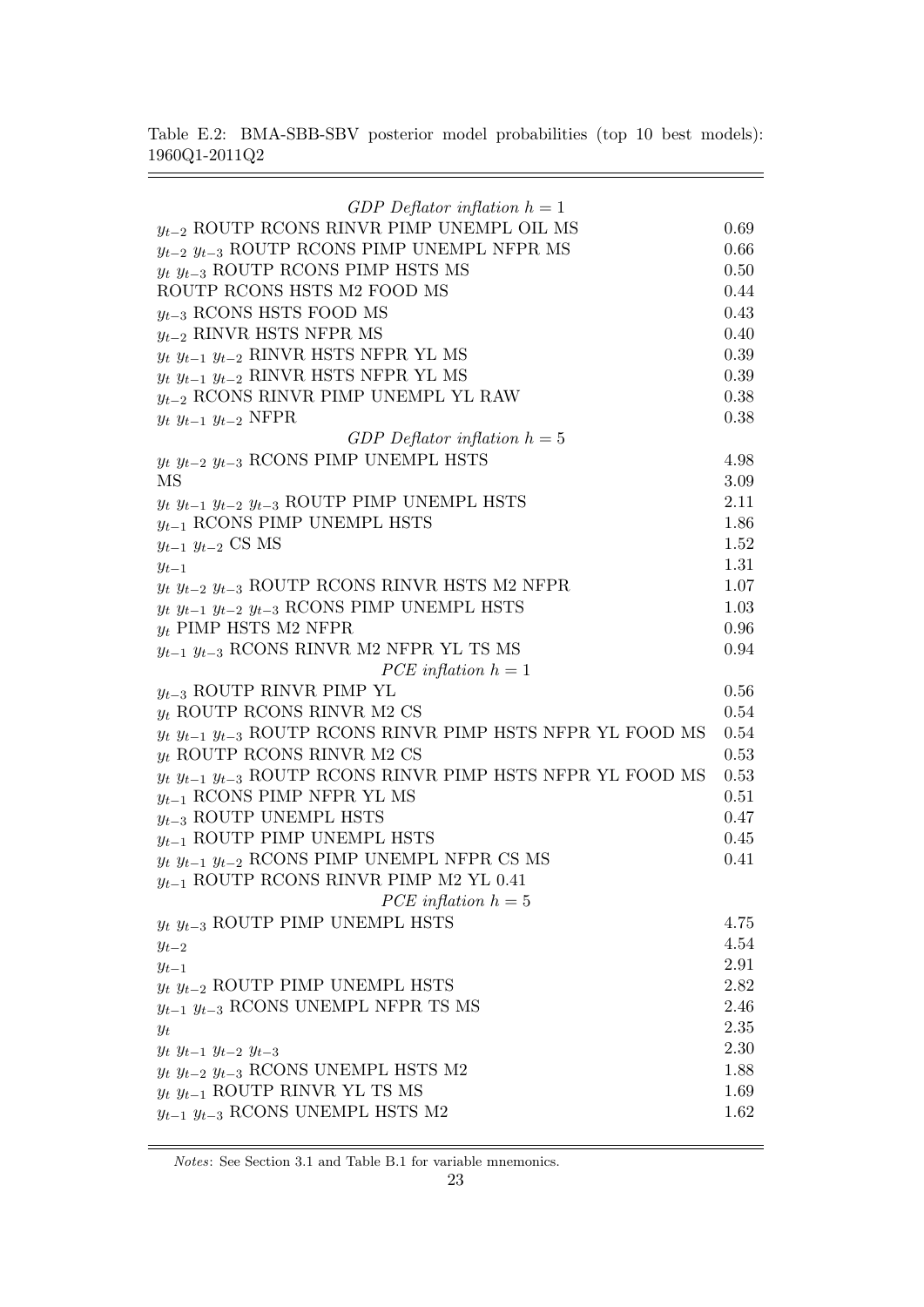|                    |           | <b>PCE</b> Deflator Inflation | <b>GDP</b> Deflator Inflation |           |  |  |  |
|--------------------|-----------|-------------------------------|-------------------------------|-----------|--|--|--|
|                    | $h=1$     | $h=5$                         | $h=1$                         | $h=5$     |  |  |  |
|                    |           |                               |                               |           |  |  |  |
| <b>BMA-SBB-SBV</b> | $-394.15$ | $-346.41$                     | $-495.48$                     | $-429.42$ |  |  |  |
| <b>BMA-SBV</b>     | $-458.62$ | $-327.35$                     | $-570.25$                     | $-409.51$ |  |  |  |
| <b>BMA-SBB</b>     | $-380.52$ | $-263.58$                     | -470.26                       | $-291.68$ |  |  |  |
| <b>BMA</b>         | $-360.70$ | $-255.14$                     | $-487.66$                     | $-354.03$ |  |  |  |
| <b>BMA-RWB-RWV</b> | $-319.38$ | $-321.47$                     | $-336.46$                     | $-346.33$ |  |  |  |
|                    |           |                               |                               |           |  |  |  |

Table E.3: In-sample fit of the BMA-based specifications: 1960Q1-2011Q2

Notes: See Table 1 for model mnemonics. The values in the table are posterior means of the Bayesian information criterion [BIC] for each model.

tions mean for the in-sample fit of these models? One way to get insight into this is to compute the Bayesian information criterion [BIC] of each model. Posterior marginal BIC values are reported in Table E.3. The results in this table suggest that the BMA-SBB-SBV and BMA-SBV specifications generally seem to be the preferred specifications for the full 1960-2011 sample, with BMA-SBV having an edge at the nowcasting horizon and BMA-SBB-SBV at  $h = 5$ .

## References

- Carter, C. and Kohn, R. (1994), "On Gibbs Sampling for State-Space Models," Biometrika, 81, 541–553.
- $-$  (1997), "Semiparametric Bayesian Inference for Time Series with Mixed Spectra," Journal of the Royal Statistical Society, Series B, B, 255–268.
- Clark, T. E. and Davig, T. (2011), "Decomposing the Declining Volatility of Long-Term Inflation Expectations," Journal of Economic Dynamics and Control, 35, 981–999.
- Cogley, T. and Sargent, T. J. (2005), "Drifts and Volatilities: Monetary Policies and Outcomes in the Post WWII U.S." Review of Economic Dynamics, 8, 262–302.
- Elliott, G., Rothenberg, T. J., and Stock, J. H. (1996), "Efficient Tests for an Autoregressive Unit Root," Econometrica, 64, 813–836.
- Fama, E. F. and Bliss, R. R. (1987), "The Information in Long-Maturity Forward Rates," American Economic Review, 77, 680–692.
- George, E. I. and McCulloch, R. E. (1993), "Variable Selection Via Gibbs Sampling," Journal of the American Statistical Association, 88, 881–889.